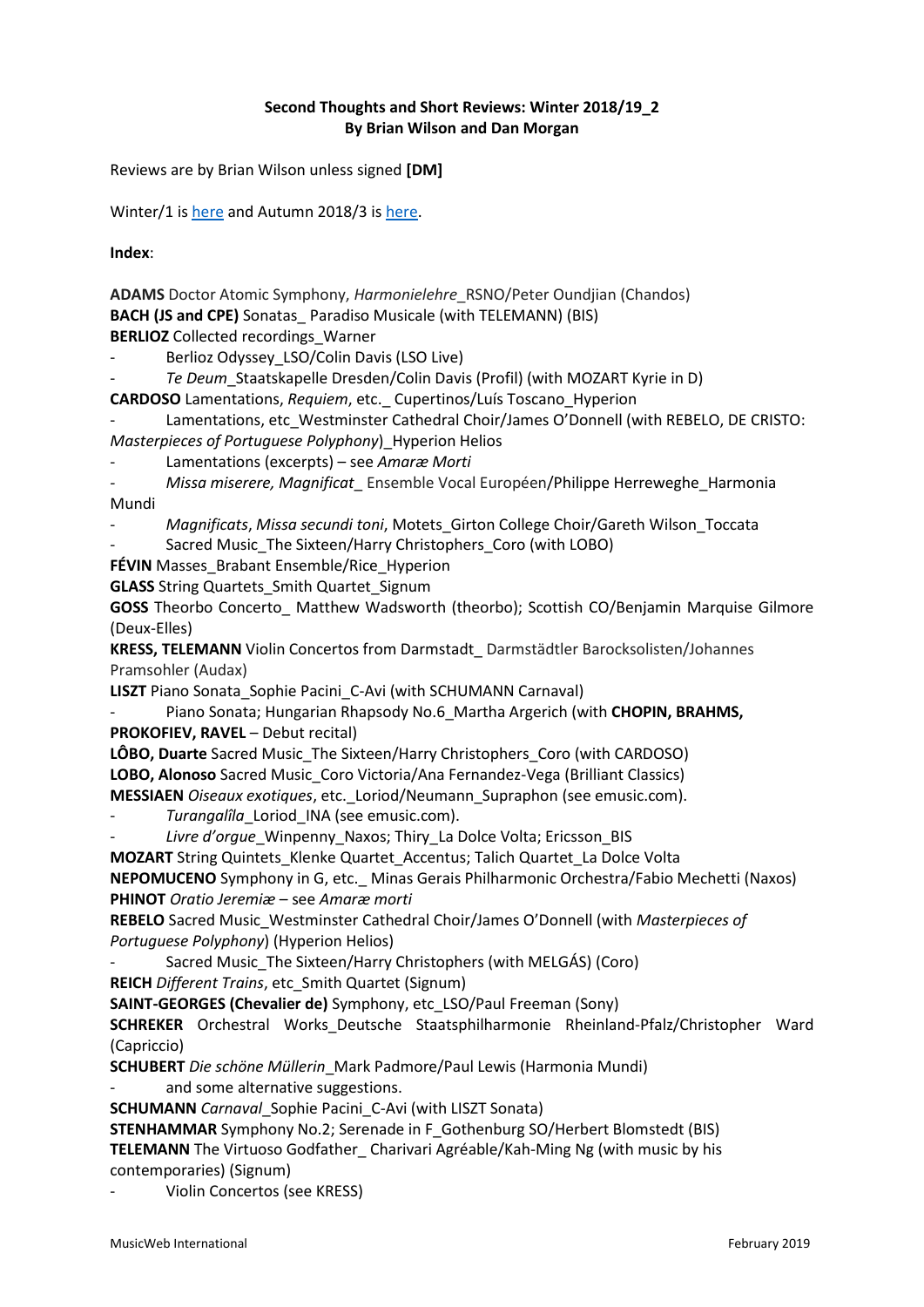# Sonatas (see BACH JS and CPE)

**WALTON** *Belshazzar*\_RPO/Previn\_IMP (see emusic.com).

*Al Andalus* **- Arabic-Andalusian Music**\_Paniagua\_Harmonia Mundi

*Amaræ Morti* – music by **CARDOSO**, **LASSUS**, **PHINOT,** etc.\_ El León de Oro/Peter Phillips\_Hyperion *Danças Brasileiras* São Paulo Symphony Orchestra (OSESP)/Roberto Minczuk (BIS) **Extravagantes Seicento**: Sonatas for violin and viola da gamba at the Habsburg Court Girandole Armoniche\_Arcana

**God is not a Terrorist** Ustad Saami (Indigo Music)

I promised to keep readers up to date on **emusic.com**. Unfortunately, there are still very few classical recordings there to recommend and none of the labels which they lost seem to have returned, so it's still 'jam yesterday and jam tomorrow'.

\*\*\*

A series of recordings of Mozart's piano music, including the piano trios and piano quartets, which may look attractive, doesn't even name the performers. A New Year's Concert, which might easily be mistaken for the latest Vienna Phil recording, since it's entitled *Neujahrskonzert*, is an *omnium gatherum* of recordings for budget labels from the Tbilisi Orchestra and the St Petersburg Radio and TV Orchestra. At £10.50 for three hours of music, it looks like decent value but it's not the Vienna Phil

and it seems to offer only waltzes, without the variety that the VPO offer in their concerts. Furthermore, if you browse recent 'classical' recordings, most of what is offered would be hard to classify as such. Click on some of the promising offerings and you find 'that album is unavailable'.

There still is some gold and silver among the dross, such as the INA Archives recording of **MESSIAEN's** *Turangalîla* Symphony, with Yvonne Loriod, a January 1959 broadcast in a decent transfer for £5.88, though you probably won't want the announcements before and after, in French and German.

An even better Messiaen bargain featuring Yvonne Loriod, this time with the Czech Philharmonic and Václav Neumann comes in the form of *Oiseaux exotiques*, *La Bouscarle* and *Réveil des oiseaux* on Supraphon for just £1.26. The recording, supervised by the composer, is no longer available on CD except in a 6-CD package. Since I reviewed this in [DL News 2015/3,](http://www.musicweb-international.com/classrev/2015/Mar/DL_News_2015_3.htm) emusic.com downloads have been transformed to the highest bit-rate of 320kb/s.



Those unwilling to commit to an emusic.com subscription, will find the Supraphon for £1.99 (mp3) or £2.49 (lossless) at 7digital.com. There's no booklet from either source or, indeed, with the streamed version of the 6-CD set from [Naxos Music Library.](https://www.naxosmusiclibrary.com/catalogue/item.asp?cid=SU4133-2)



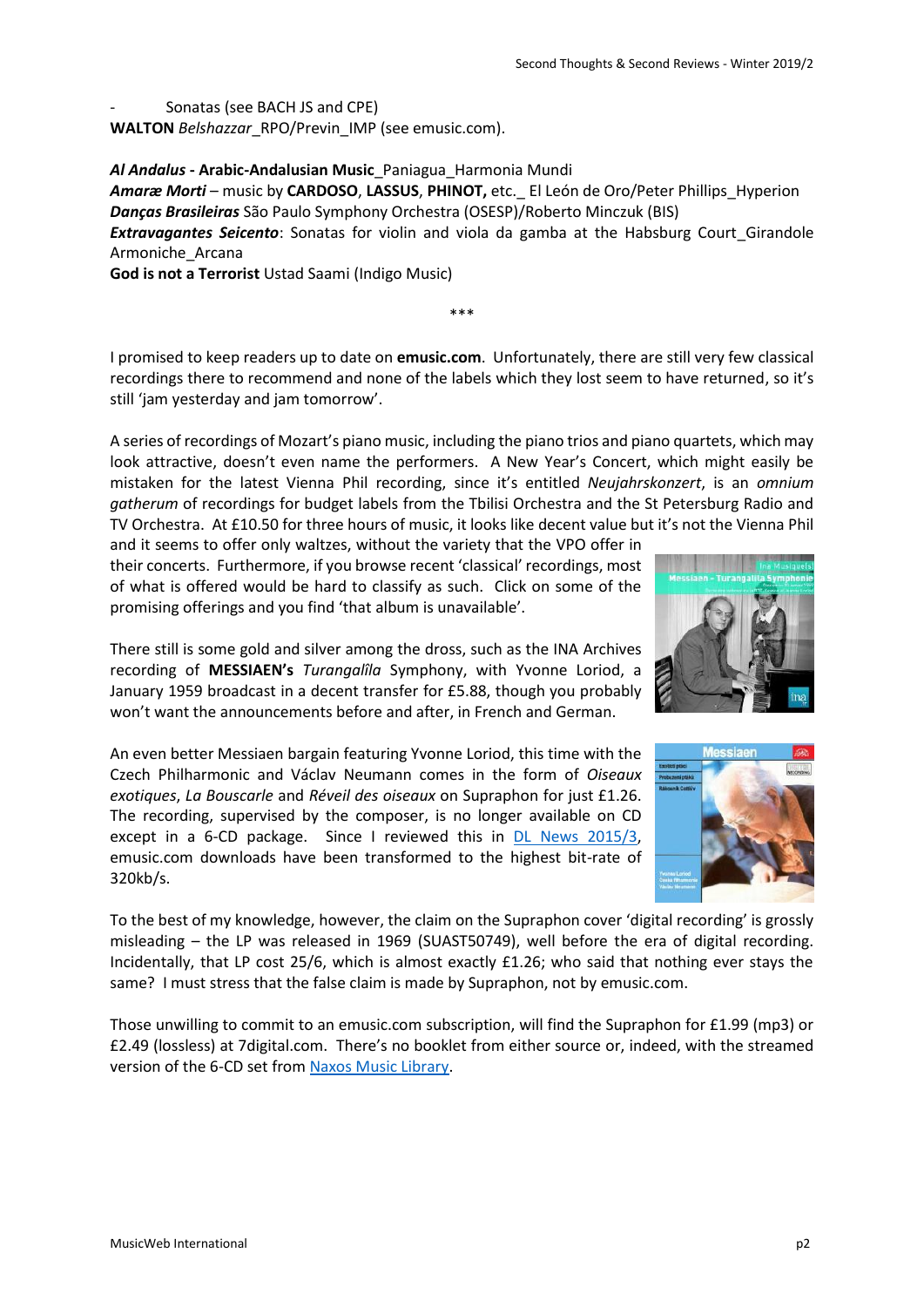Many fine recordings disappeared with the demise of the super-budget Carlton Classics and IMP Classics CD labels. Some of these are available from emusic.com and one highlight is André Previn's remake of **WALTON's** *Belshazzar's Feast*, not the better-known LSO version but the one which originally appeared on the RPO's own label, with Benjamin Luxon, the Brighton Festival Chorus and Collegium Musicum of London in 1986. The coupling is the *Henry V* Suite. At £5.88, that's less expensive than the nearest mp3 version that I can find, at £7.49, with the least expensive lossless download at £7.99. There's no booklet with any version that I can find.



**\*\*\***

#### *Al Andalus* **- Arabic-Andalusian Music**

*Inshad - Baitan - Insiraf* [4:00] *Touchia - Sana'a* [3:33] (no title) [3:27] s *Sana'a* [3:22] **MUSIQUED'ABORD** *M'saddar - Sana'a* [3:03] *M'saddar* [4:24] *M'shalya* [2:20] *Sana'a - Touchia* [1:47] *Sana'a* [1:25] *M'saddar - Sana'a* [1:48] *Taqsim* [2:34] *M'shalya - Touchia - Sana'a* [2:19] *Taqsim - Sana'a* [3:58] *Taqsim - Muas-sa-taquil - Sana'a* [4:26] Atrium Musicæ de Madrid/Gregorio Paniagua rec. October 1976 ADD. **HARMONIA MUNDI MUSIQUE D'ABORD HMA195389** [42:26]



| Reviewed as lossless download (no booklet) from |                        | eclassical<br>High-quality classical download store |                     |
|-------------------------------------------------|------------------------|-----------------------------------------------------|---------------------|
| CD from                                         | amazon <sub>couk</sub> | <b>D</b> Arkiv Music                                | PRESTČ<br>CLASSICAL |

First released on LP in 1977 and on full-price CD in 1992, then twice on the budget-price Musique d'Abord label, with different covers, this may be hard to come by on disc: Amazon UK report three only in stock. Those content with mp3 should find it for around £4.99, but it's worth paying a little extra (\$9.55) for the eclassical.com lossless version. Neither comes with a booklet, but the d'Abord series notes are usually minimal. All you really need to know is that the music is performed on traditional instruments by a team whose recordings are influenced by North African practice. The music is always rhythmic, if a little more restrained than you may be expecting, though *Taqsim - Sana'a* on the penultimate track sounds almost like the prototype of Ravel's *Boléro*.

Don't confuse this with similar recordings by **Eduardo** Paniagua and Musica Antigua on his own label Pneuma – [DL Roundup March 2009](http://www.musicweb-international.com/classrev/2009/Mar09/download_roundup.htm) and [DL News 2013/5](http://www.musicweb-international.com/classrev/2013/Mar13/DL_News_2013_5.htm) where I expressed some reservations about the performance style.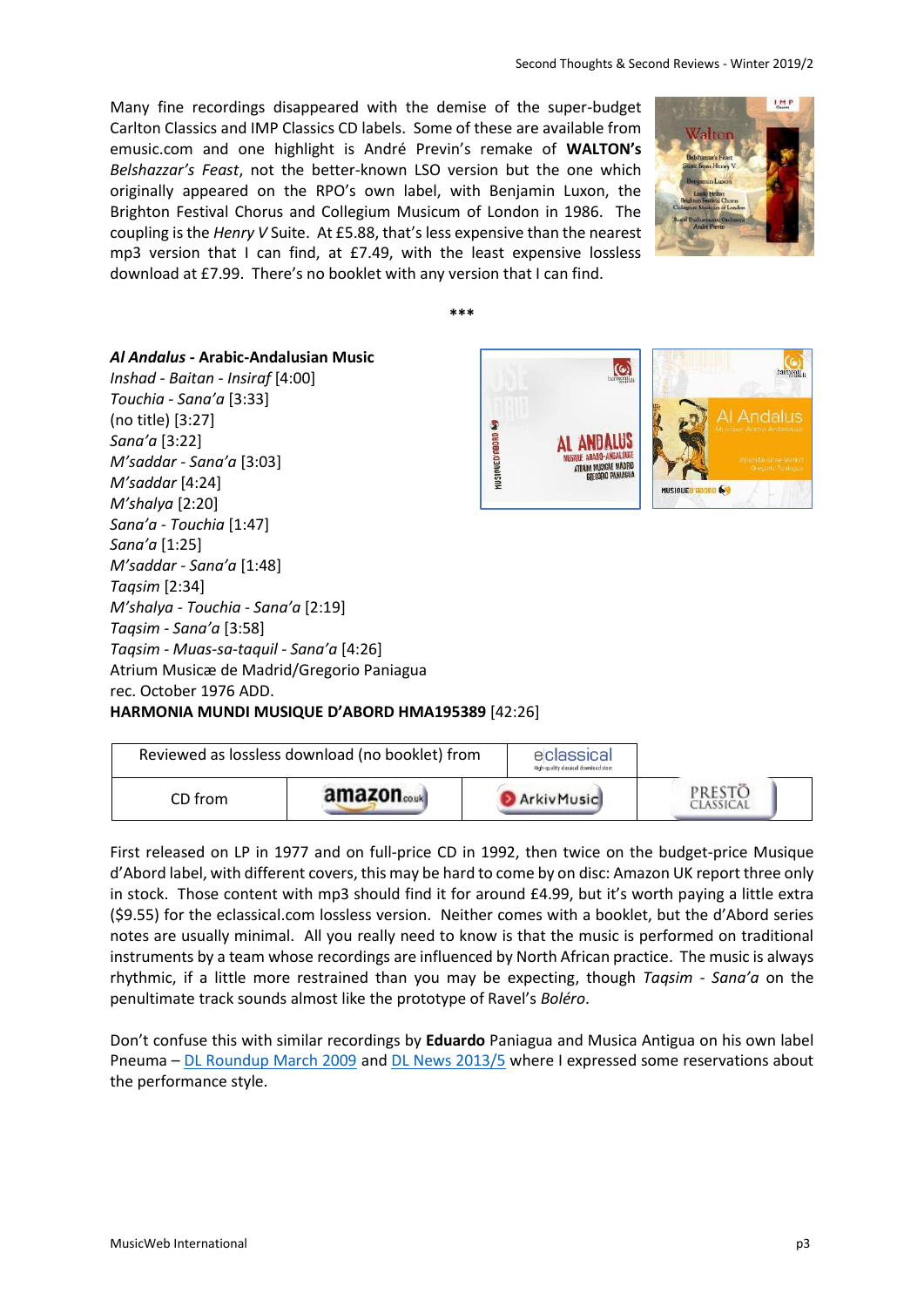# **RECOMMENDED**

**Antoine de FÉVIN (c.1470-c.1511/12)** *Missa Ave Maria* [33:19] *Ascendens Christus in altum* [6:18] *Sancta Trinitas* a4 [3:20] **Antoine de FÉVIN** and **Arnold von BRUCK (1490? 1500?-1554)** *Sancta Trinitas* a6 [3:50] **Chant** *Salve sancta parens* [0:42] **Antoine de FÉVIN** *Missa Salve sancta parens* [31:42] The Brabant Ensemble/Stephen Rice Texts and translations included rec. All Saints Church, East Finchley, London, 29-31 January 2018. DDD. Bonus download track: **JOSQUIN des PREZ (c.1450/55-1521)** *Ave Maria … virgo serena* [5:52] **HYPERION CDA68265** [85:05] For purchase details see reviews by [Gary Higginson](http://www.musicweb-international.com/classrev/2018/Nov/Fevin_choral_CDA68265.htm) and Richard [Hanlon.](http://musicweb-international.com/classrev/2019/Jan/Fevin_choral_CDA68265.htm)

> Reviewed as 24/96 download with pdf booklet and bonus hyperion track from

The name Antoine de Févin is hardly familiar, even among renaissance specialists. His very dates and birthplace are uncertain, as is the question whether the contemporary composer Robert de Févin was his brother (probably). Prior to this Hyperion release, we had the *Requiem* which either he or Anthonius Divitis composed, (just) possibly for the death of Anne of Brittany (ÆON **ÆCD1216** – [review](http://www.musicweb-international.com/classrev/2012/Oct12/Divitis_Fevin_requiem_AECD1216.htm) – Zig-Zag Territoires **ZZT110501** – [review\)](http://www.musicweb-international.com/classrev/2011/Sept11/Fevin_Requiem_ZZT110501.htm) together with shorter pieces included in various collections.

Of the two *Requiem* recordings, that on Æon is ruled out for me by what I call the '*Khartoum* on ice' syndrome whereby everything has to be controlled by gimmick, the prime example of which is having the sword in Wagner's *Siegfried* forged on a gas cooker in a bijou kitchenette in the Stuttgart production; I kid you not. (Euroarts **2052088** – [review](http://www.musicweb-international.com/classrev/2004/apr04/wagner_siegfried_dvd.htm) of earlier release – or box set – [review\)](http://www.musicweb-international.com/classrev/2011/Mar11/Wagner_ring_2057368_CHUSB0005.htm).

Organum and Marcel Pérès on Æon produce some absolutely wonderful singing, but spoil things completely by the application of Pérès' unproven theories based on Corsican folksong – elaborate *melismata* and doubling the bass line an octave lower, also known as the dreaded 'chapel-bass'. My reservations apply to most of Pérès' other recordings – see [Autumn 2018/3](http://www.musicweb-international.com/classrev/2018/Nov/Autumn_2018_3.pdf) – and many of those of Graindelavoix, who subscribe to Organum's low-pitch approach.

Nor am I totally convinced by the Zig-Zag alternative. The singing there is more to my liking, but the two Breton folk pieces are intrusive, especially as the connection with Anne of Brittany is far from certain. Fortunately, they are not allowed to intrude on the singing of the *Requiem* itself, so this is my Hobson's choice account.

More to my taste is the performance of some of Févin's music on a 2-CD recording from 2014 on the Obsidian label by Alamire and David Skinner (*The Spy's Choirbook*, CD712 – [review](http://www.musicweb-international.com/classrev/2014/Nov14/Spy_choirbook_CD712.htm) – [DL News 2014/13\)](http://www.musicweb-international.com/classrev/2014/Oct14/DL_News_2014_13.htm). By contrast with another competent recording of music of the period to which I had been listening, I was transported by Alamire. The same is true of the new Hyperion: I initially just sat through the music without reading the notes or referring to the texts – I didn't need to; the diction is so clear – and was totally lifted up. Try as I may, the secret of meditation eludes me, but listening to music of this beauty in such wonderful performances offers the ideal alternative.

Alamire include Févin's best-known work, *Sancta Trinitas unus Deus*, in their recital. It's a bold and forthright performance, with astounding clarity of diction. The Brabant Ensemble offer a more 'inward' and thoughtful sound, both in the 4-part original and in the 6-part version with additional parts by

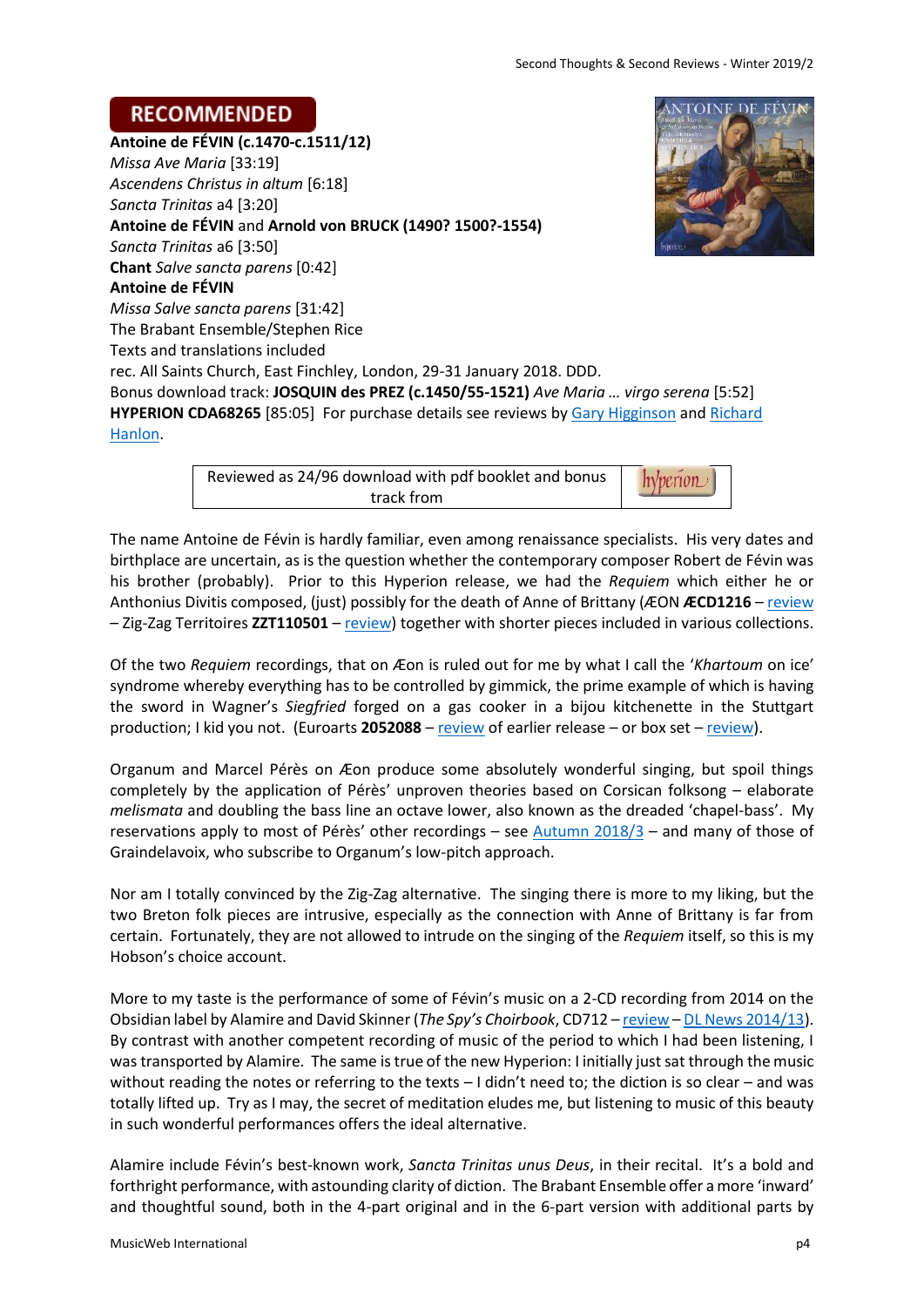Arnold van Bruck. With the very different character of the latter, including an added *superius* top line, listeners now effectively have three versions of this beautiful motet to choose from, each superb in its way.

Significantly, Stephen Rice's notes in the Hyperion booklet refer to the simple prayerful character of the music and that's just how it comes over in this performance, reminding me, like the rest of these performances, of the old Prayer Book Catechism definition of a sacrament as an outward and visible sign of an inward and spiritual grace. There's plenty of inward and spiritual grace here.

Ultimately I go with Rice's interpretation of this piece rather than Skinner's, but I'm certainly not going to jettison the Alamire recording or its companion themed releases: *Anne Boleyn's Songbook* (CD715 – [DL News 2015/10\)](http://www.musicweb-international.com/classrev/2015/Nov/DL_News_2015_10.htm) and *Thomas Tallis, Queen Katherine Parr and Songs of Reformation* (CD716 – [review\)](http://www.musicweb-international.com/classrev/2018/Feb/Tallis_reformation_CD716.htm). I made the former a Recording of the Month for the consistent quality of the whole series.

Several of the Brabant Consort's recordings for Hyperion – too many to list, but they can easily be found on the [hyperion-records.co.uk website](https://www.hyperion-records.co.uk/find.asp?f=brabant+ensemble) – have also been named as Recording of the Month in these pages as, for example, their recording of two masses and other music by Pierre de la Rue (CDA68150 – [review\)](http://www.musicweb-international.com/classrev/2016/Sep/LaRue_masses_CDA68150.htm). (That review also lists their recordings to that date.)

As recently as March 2018 Gary Higginson sang the praises of their recording of music by **OBRECHT** (CDA68216 – [review\)](http://www.musicweb-international.com/classrev/2018/Mar/Obrecht_missa_CDA68216.htm). I see that I started to review that release and somehow never completed it – my only excuse that I had some serious back problems at the time, eventually traced to a fractured lumbar vertebra, and couldn't sit at the computer for long. Suffice it to say that my response to it was very positive indeed and I was almost as enthusiastic about another Hyperion release of the music of **Nicholas LUDFORD (c.1490-1557)** performed by the Choir of Westminster Abbey and James O'Donnell (**CDA68192**) in what I planned as a double review. Though I never completed that joint report, I did sing the praises of the Ludford in [Spring 2018/2](http://www.musicweb-international.com/classrev/2018/Apr/Spring_2018_2.pdf) and I happily repeat that recommendation here.

At the risk of seeming repetitive, I must award the *Recommended* accolade – not something I give regularly – to the new release for the very high quality of the performances, recording (especially as heard in 24/96 mode) and presentation – and above all for expanding our knowledge of the music of this period with such very fine works. If the bonus track (on which see below) reminds us of the even higher quality of Josquin's music, that doesn't detract from the Févin. A reminder of John Quinn's [review](http://musicweb-international.com/classrev/2018/Oct/Josquin_masses_CDGIM050.htm) of the latest Josquin from the Tallis Scholars and Peter Phillips won't come amiss here (CDGIM050). If I found myself very slightly less overwhelmed by this than by previous releases in the series, that's merely a reflection of the very high benchmark that the Scholars have already set.

I particularly recommend those loth to download to try the 24-bit version of the new recording; much as I lament Hyperion's (and others') decision to abandon the SACD format, HD download sound provides a very fine alternative and, in Hyperion's case, costs very little more than the CD, at £13.50. (Why it should cost *any* more remains beyond me; the premium download price for some labels – not Hyperion – seems especially excessive.) The Gimell Josquin is also available in formats up to 24/96 and even 24/176.4 from [Hyperion](https://www.hyperion-records.co.uk/dc.asp?dc=D_CDGIM050) for £12 and £18 respectively, with 16-bit CD-quality for £7.99.

In this case, downloading also brings its reward in the form of a bonus track. Even without that, the CD offers a generous 79 minutes. Whichever format you choose, this is yet another compulsory purchase from Rice and his team.

Hyperion have kept up their tradition of regaling us with excellent recordings of renaissance and baroque music recently. Almost every month in 2018 brought a fine or outstanding release on their own label or as a download of another label:

**OBRECHT** (**CDA68216** – [review\)](http://www.musicweb-international.com/classrev/2018/Mar/Obrecht_missa_CDA68216.htm) in January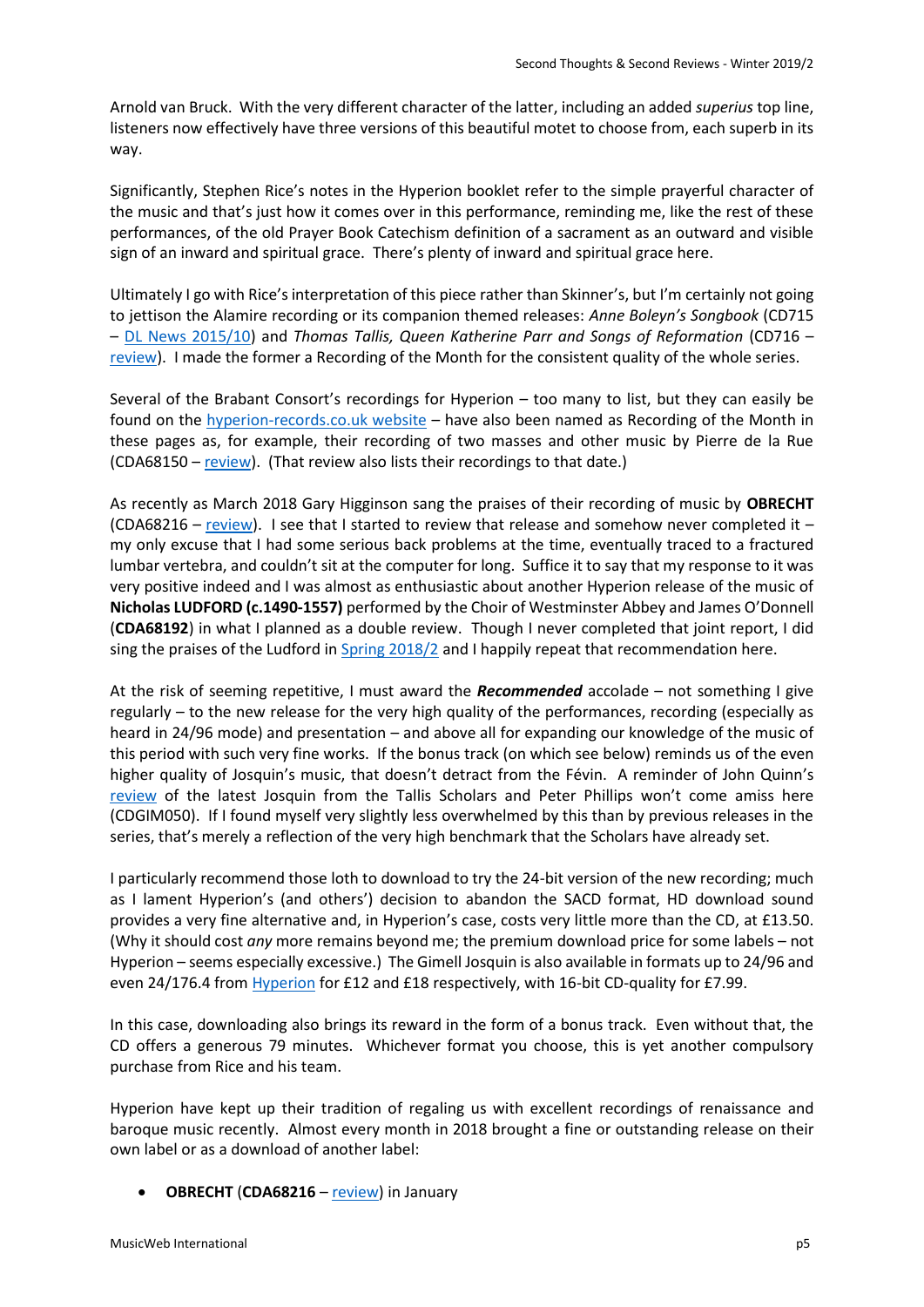- **PALESTRINA** (**CDA68210** [review\)](http://www.musicweb-international.com/classrev/2018/Apr/Palestrina_missa_CDA68210.htm) and the **BACH family** (**CDA68157** [review](http://www.musicweb-international.com/classrev/2018/Mar/Bach_magnificat_CDA68157_MR.htm) [review](http://www.musicweb-international.com/classrev/2018/Mar/Bach_magnificat_CDA68157.htm) [review\)](http://www.musicweb-international.com/classrev/2018/Mar/Spring_2018_1.pdf) in February
- **BACH** (**CDA68181/2** [review\)](http://www.musicweb-international.com/classrev/2018/Mar/Bach_mass_CDA68181.htm) and **LUDFORD** (**CDA68192** [review\)](http://www.musicweb-international.com/classrev/2018/Apr/Spring_2018_2.pdf) in March
- **JENKINS** (**SIGCD528** [review\)](http://www.musicweb-international.com/classrev/2018/Apr/Jenkins_consort_SIGCD528.htm) and **BYRD** (**KGS0024** [review\)](http://www.musicweb-international.com/classrev/2018/Mar/Byrd_motets_KGS0024.htm) in April
- **MACHAUT** (**CDA68195** [review](http://musicweb-international.com/classrev/2018/Jun/Machaut_fortune_CDA68195.htm) [review\)](http://musicweb-international.com/classrev/2018/Jul/Machaut_fortune_CDA68195.htm) in May
- **CHARPENTIER** (**CDA68171** [review\)](http://www.musicweb-international.com/classrev/2018/Aug/Charpentier_tenebres_CDA68171.htm) and **LASSUS** (**SIGCD520** [review](http://www.musicweb-international.com/classrev/2018/May/Sibylla_SIGCD520.htm) [Autumn 2018/1\)](http://www.musicweb-international.com/classrev/2018/Aug/Autumn_2018_1.pdf) in June
- **VIVANCO** (**CDA68257** [review](http://www.musicweb-international.com/classrev/2018/Aug/Vivanco_missa_CDA68257.htm) Autumn 2018/1, link above), **BACH** (**SIGCD808**) and **HANDEL** (**CDA68152** – *[Recording of the Month](http://www.musicweb-international.com/classrev/2018/Aug/Handel_base_CDA68152.htm)*) in July
- *The Lily and the Rose* **(CDA68228** [review](http://www.musicweb-international.com/classrev/2018/Aug/Lily_rose_CDA68228_GH.htm) *Recording of the Month*: [review](http://www.musicweb-international.com/classrev/2018/Aug/Lily_rose_CDA68228.htm) Autumn 2018/1, link above) in August
- **MACHAUT** (**CDA68206** [review\)](http://www.musicweb-international.com/classrev/2018/Oct/Machaut_physician_CDA68206.htm) and **BACH** (**SIGCD809**) in October
- **FÉVIN** (**CDA68256** see above), **TELEMANN, TARTINI**, etc. (**SIGCD549**) in November
- No releases in December.

So many that we didn't catch them all. Now they commence 2019 with a pair of post-festive crackers.

*Amaræ morti* **Dominique PHINOT (c1510-c1556)** *Incipit oratio Jeremiæ prophetæ* [11:56] **Orlande de LASSUS (1530/32-1594)** *Media vita* [6:03] *Lamentationes Jeremiæ Prophetæ*: *Lamentatio tertia, prima die* [7:30] *Regina cæli* [3:00] **Nicolas GOMBERT (c1495-c1560)** *Media vita* [5:58] **Manuel CARDOSO (1566-1650)** *Lamentatio feria quinta in cena Domini*: *Vau. Et egressus est a filia Sion* [5:57] **Tomás Luis de VICTORIA (1548-1611)** *Regina cæli* a 8 [4:26] *Magnificat primi toni* a 8 [9:16] **Cristóbal de MORALES (c1500-1553)** *Regina cæli* a 6 [4:45] **Giovanni Pierluigi da PALESTRINA (1525/6-1594)** *Laudate pueri* a 8 [7:18] El León de Oro/Peter Phillips rec. 9-11 September 2016, Iglesia de Santiago el Mayor, Sariego, Asturias, Spain. DDD. Texts and translations included **HYPERION CDA68279** [66:09] For CD purchase details please see review by [John Quinn](http://musicweb-international.com/classrev/2019/Jan/Amarae_morti_CDA68279.htm) – 'a very rewarding disc'.

Reviewed as 24/96 download with pdf booklet

# hvberion

# **RECOMMENDED**

**Frei Manuel CARDOSO (1566-1650)** Lamentations and Responsories for Maundy Thursday [10:23] *Missa Pro Defunctis* a4, 'Requiem' [25:21]

*Domine, Tu mihi lavas Pedes?* [4:44] *Magnificat secundi toni a4* [8:09] *Amen dico vobis* [2:23] *Cum audisset Johannes* [2:40] *Ipse est qui post me* [2:03]

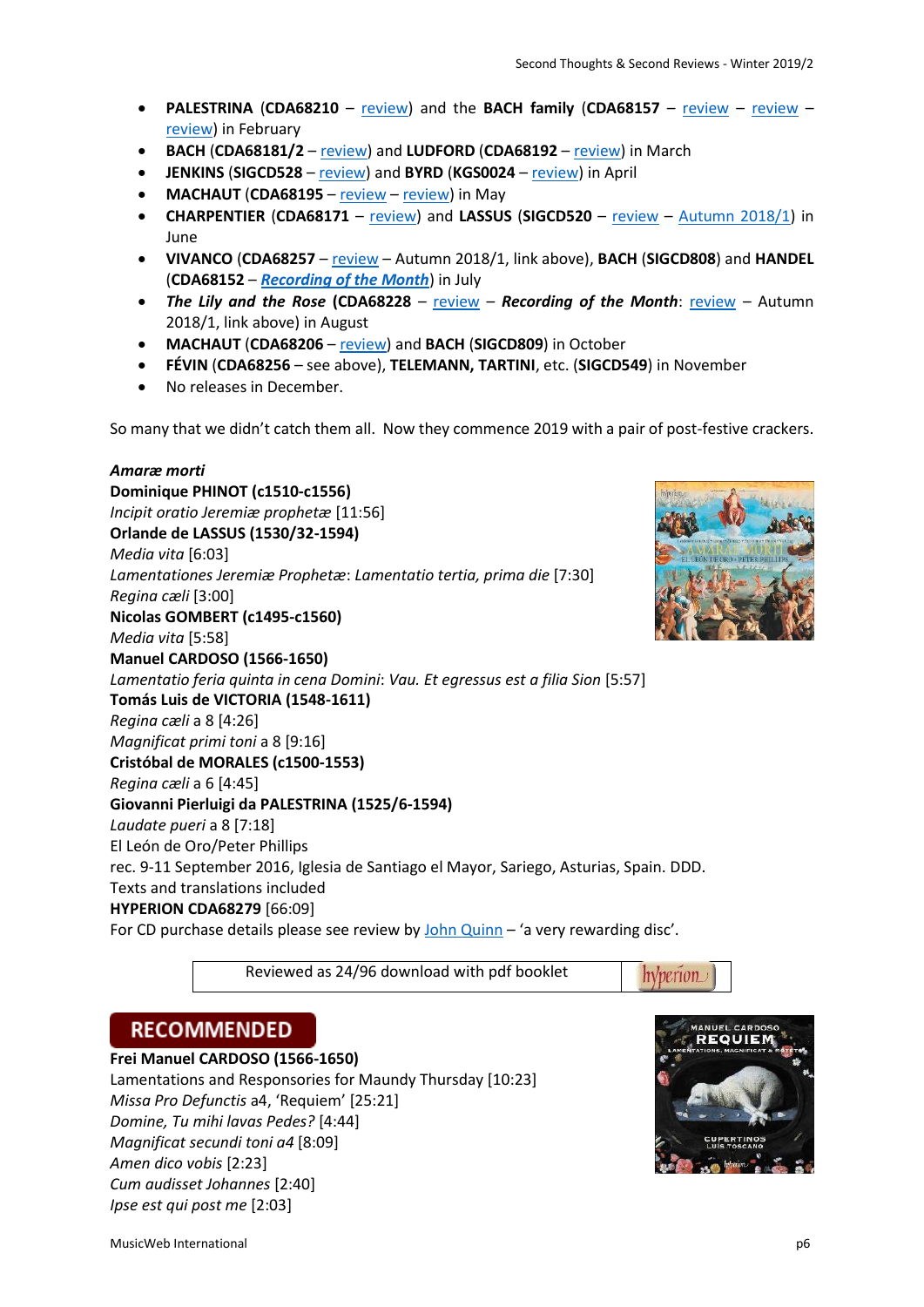*Omnis Vallis* [2:21] *Quid hic statis* [3:33] *Tua est Potentia* [3:50] *Sitivit anima mea* [3:58] Cupertinos/Luís Toscano rec. Basílica do Bom Jesus, Braga, Portugal, 21-23 September 2016. DDD. Texts and translations included. **HYPERION CDA68252** [69:34]



It's only mid-January as I write and I've already reviewed two likely candidates for *Recording of the Year*. John Quinn's review of *Amaræ Morti* says just about everything that you need to know. My only slight surprise is that the performances lean more toward the style of Peter Phillips' own Tallis Scholars than I had expected from an Iberian ensemble, which is certainly not to be taken as a criticism when I think of some of the recordings that I've heard from Spanish choirs.

I haven't come across El León de Oro or Cupertinos before. The former benefit enormously from the clear control of Peter Phillips and the latter are a professional group dedicated to the performance of Portuguese polyphonic music of the sixteenth and seventeenth centuries and this, their first available in the UK, proves to be very recommendable. Pleased as I am to see Cardoso on the recording menu again, I hope that the almost simultaneous appearance of these two Hyperion recordings, together with the Toccata release (below) will not prove too much of a good thing for prospective purchasers, who may also have one or more of the older recordings.

This seems to be the only recording of the 4-part *Requiem*, but we already had a very fine recording of the six-part *Requiem* and *Sitivit anima mea* from The Tallis Scholars and Peter Phillips (Gimell **CDGIM021** or better value on 2-for-1 **CDGIM205**, with *Requiems* by Victoria and Duarte Lôbo and music by Alonso Lobo – [review](http://www.musicweb-international.com/classrev/2009/Feb09/Lobo_Gimell.htm) and [The Tallis Scholars at](http://www.musicweb-international.com/classrev/2010/May10/Tallis_scholars_at_30.htm) 30). Encouraged by the publicity material, I had expected these Portuguese performances to have been more full-bloodedly Iberian than from The Tallis Scholars or Oxford Schola Cantorum and Jeremy Summerly in an excellent budget-price recording of the 6-part *Requiem* (Naxos **8.550682**, with Duarte Lôbo *Requiem*). And while the Tallis Scholars, characteristically, give the music plenty of time to breathe, rather more than the Schola, I never had any sense that Cupertinos – or León de Oro – were pushing the music too hard or sounding too florid. And while not quite as technically accomplished as the Scholars, there are none of the rough edges that one sometimes finds with Iberian Choirs – I trust that the choristers of Toledo Cathedral have upped their game since I heard them mangle Victoria more than 50 years ago. In line with my feeling that these are comparatively restrained performances, Toscano actually takes a little longer than Phillips (Gimell) in *Sitivit anima*.

I almost forgot The Marian Consort, directed by Rory McCleery in Cardoso's setting of the Maundy Thursday Lamentations, all three lessons as on the Cupertinos recording, part of a programme entitled *Pater peccavi*, Music of Lamentation from Renaissance Portugal (Delphian **DCD34205**, with music by **BRITO, LÔBO**, etc.). I hadn't caught up with the Delphian recording; I did so and enjoyed it courtesy of Naxos Music Library, with pdf booklet – [here.](https://www.naxosmusiclibrary.com/catalogue/item.asp?cid=DCD34205) Naturally, they also have the Summerly – [here](https://www.naxosmusiclibrary.com/catalogue/item.asp?cid=8.550682) – The Sixteen (see below) – [here](https://www.naxosmusiclibrary.com/catalogue/item.asp?cid=COR16032) – and Girton College on Toccata (below).

Of the three oldest recordings of Cardoso, on Naxos and Coro, those low on funds will find much to enjoy from the Oxford Camerata (around £6 on CD, currently lossless download £3.83 from [Qobuz,](https://www.qobuz.com/gb-en/album/lobo-d-cardoso-portuguese-requiem-masses-duarte-lobo-mass-text-manuel-cardoso/0730099568227) with booklet), but it's worth spending a little more for The Sixteen (around £10 on CD or lossless download, £7.99 for mp3 download) or The Tallis Scholars, whose 2-CD *Requiem* set is especially good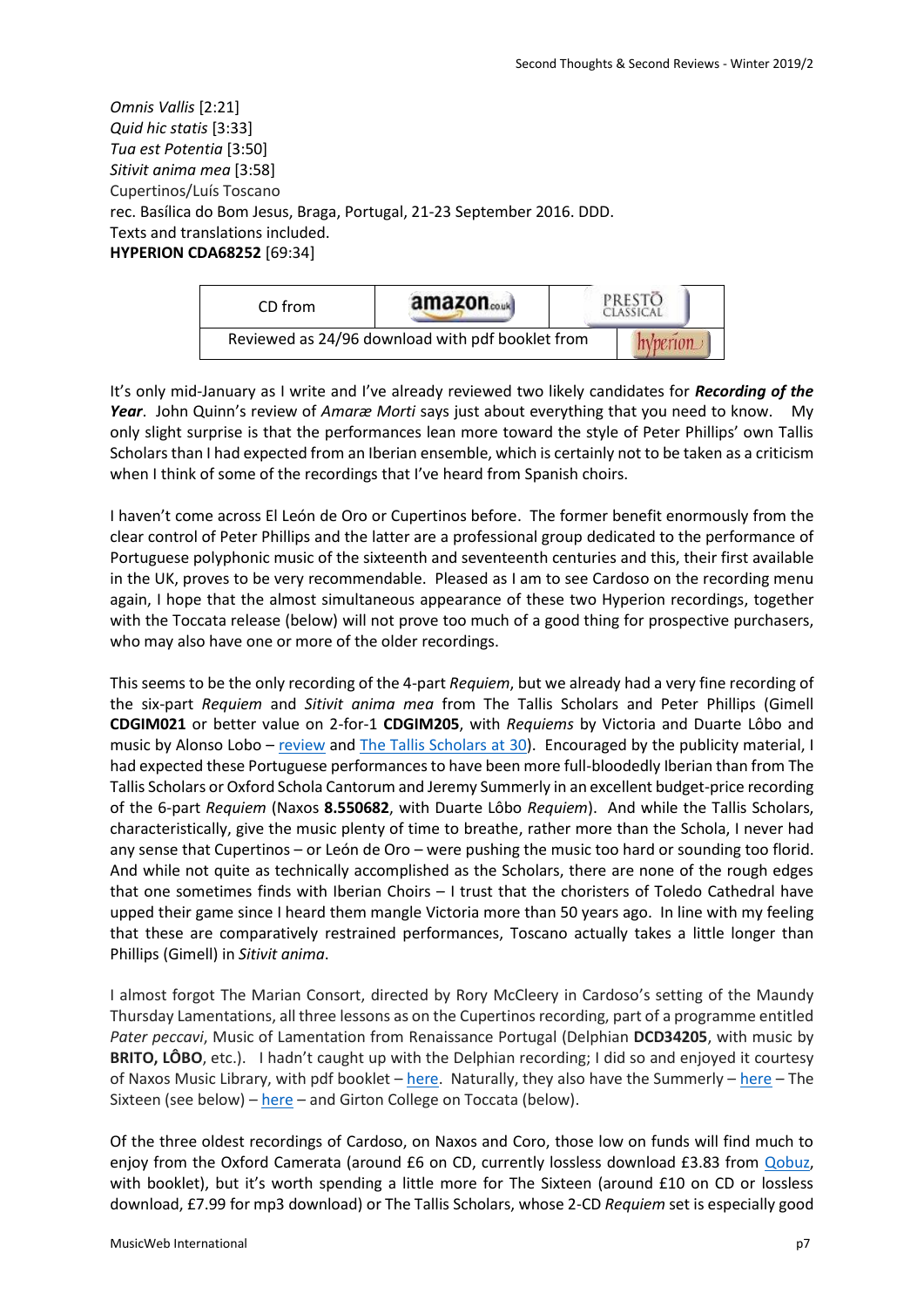value for around £12.50 (download from [hyperion-records.co.uk](https://www.hyperion-records.co.uk/dc.asp?dc=D_CDGIM205) for £7.99, stream from [Naxos Music](https://www.naxosmusiclibrary.com/catalogue/item.asp?cid=CDGIM021)  [Library,](https://www.naxosmusiclibrary.com/catalogue/item.asp?cid=CDGIM021) both with pdf booklet). I'm going to be really unhelpful for those who want just one of the recordings mentioned: I cannot recommend a 'best buy', only point out the virtues of each.

There's only one item common to the two new Hyperion recordings: Cardoso's second lesson for Maundy Thursday, the reading from Lamentations alone on CDA68279 and with the associated Responsories on CDA68252. One small grumble: *In monte Oliveti* should *precede*, not follow, the reading from Lamentations.

CDA68252 seems to offer the only current recording of the four-part Cardoso *Requiem*, included, like the shorter pieces, in his 1648 collection. (At the risk of repetition, the Gimell and Naxos recordings are of his better-known 1625 six-part setting.) It's also the recording debut of Cupertinos and Luís Toscano and marks an auspicious beginning.

If I haven't exhausted you with recordings of Cardoso, there's one more that I should mention: the recording of his *Missa miserere mihi Domine* and 5 part *Magnificat secundi toni*, excellently performed by Ensemble Vocal Européen, with Philippe Herreweghe, and released in 2008 on Harmonia Mundi **HMC901543** [52:06] remains available as a download, from [Presto](https://www.prestomusic.com/classical/products/8056734--cardoso-missa-miserere-mihi-domine) or [eclassical.com](http://www.eclassical.com/harmonia-mundi/cardoso-missa-miserere-mihi-domine.html) (no booklet from either).



The eclassical, at \$11.72, is slightly less expensive, even with the parlous state of the £.

Cardoso has been receiving welcome attention elsewhere, too:

**Manuel CARDOSO (1566–1650)** *Magnificat Octavi Toni*\* [7:56] **Estêvão de BRITO (c.1575-1641)** *Sancta Maria*\* [3:54] **Estêvão Lopes MORAGO (c.1575-after 1630)** *Commissa mea pavesco*\* [3:42] **Manuel CARDOSO** *Missa Secundi Toni*\*: *Kyrie* [7:01]; *Gloria* [5:11] *Ecce mulier Chananea* [3:04] *Missa Secundi Toni*: *Credo* [8:30] **Anon**. *Obra de Segundo Tom*\* [2:08] **Manuel CARDOSO** *Aquam quam ego dabo* [2:33] *Missa Secundi Toni*: *Sanctus* [1:52]; *Benedictus* [2:28] *Sitivit anima mea* [4:18] *Agnus Dei* [5:03] *Non mortui*\*\* [4:38] **Anon**. *Passo de Segundo Tom*\* [2:40] **Manuel CARDOSO** *Magnificat Quinti Toni*\* [7:46] **Filipe De MAGALHÃES (c.1571-1652)** *Commissa mea pavesco*\*\* [4:57] \* first recording; \*\* first recording in this version The Choir of Girton College, Cambridge Lucy Morrell (organ) Historic Brass of the Royal Academy of Music/Gareth Wilson Pitch: A = 440Hz, temperament: quarter comma mean tone rec. 13–16 July 2017, Ushaw College, Durham. DDD. **TOCCATA CLASSICS TOCC0476** [77:51] For CD purchase details: please se[e review by Johan van Veen.](http://musicweb-international.com/classrev/2019/Feb/Cardoso_magnificat_TOCC0476.htm)

Reviewed as streamed with pdf booklet from

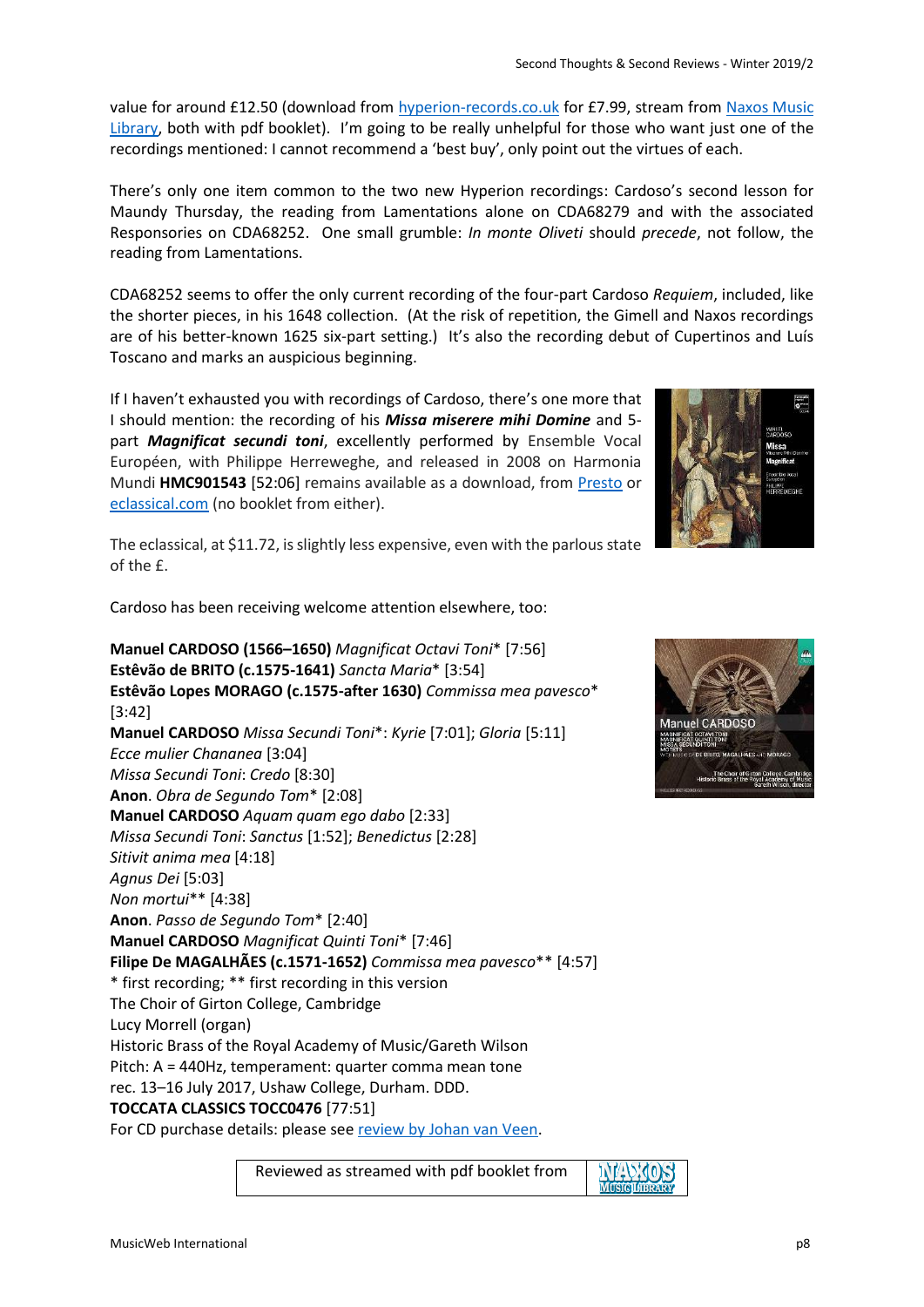This is a follow-up to Toccata's previous recording with the Girton Choir, of Lassus' 5-part *Requiem* on TOCC0397 – [review.](http://www.musicweb-international.com/classrev/2017/Jul/Lassus_requiem_TOCC0397.htm) (NB: correct number, not TOCC0396 as stated in the new booklet.) As before, the performances may not be quite up to the quality achieved by professional ensembles, but the recording as a whole is very worthwhile, especially as so few of the items exist in rival recordings.

### **Manuel CARDOSO**

*Sitivit anima mea* [4:01] *Tulerunt lapides* [1:42] *Non mortui* [4:31] *Missa Regina Cæli* [25:56] **Duarte LÔBO (c.1565-1646)** *Audivi vocem de cælo* [2:33] *Pater peccavi* [2:27] *Missa Pro Defunctis* a 8 [21:33] The Sixteen/Harry Christophers rec. St Jude's on the Hill, Hampstead Garden Suburb, June 1993. DDD. Texts and translations included **CORO COR16032** [62:51]



| Reviewed as lossless download with pdf booklet from<br>xteen<br><b>HARRY CHRISTOPHERS</b> |                        |            |       |
|-------------------------------------------------------------------------------------------|------------------------|------------|-------|
| CD from                                                                                   | amazon <sub>couk</sub> | ArkivMusic | PREST |

Along with the other Cardoso recordings, I raided The Sixteen's back catalogue forthis album, originally released on Collins 1407-2 in 1994 and still very well worth having. The only oddity of the lossless download from [thesixteenshop.com](https://thesixteenshop.com/products/cor16032) is that one page of the booklet comes from the wrong album -Naxos Music Library has the correct version. In *sitivit anima*, honours are about even between the new Hyperion, The Tallis Scholars on Gimell and The Sixteen on Coro.

### **Alonso LOBO (1555-1617) Sacred Vocal Music**

*Ave Regina Cælorum a 5* [3:00] *Missa O Rex Gloriae*: *Kyrie* [2:40]; *Gloria* [3:51] *Ave Maria a 8* [4:01] *Vivo Ego, dicit Dominus* [2:32] *Erunt signa in sole* [3:13] *Regina Cæli Lætare* [2:30] *Credo Romano* [6:45] *Cum audisset Ioannes in vinculis* [2:31] *Missa Petre ego pro te rogavi*: *Sanctus-Benedictus* [4:24] *Versa est in luctum a 6* [4:25] *Libera me, Domine a 5* [8:17] *Missa Simile est regnum cælorum*: *Agnus Dei* [4:10] *Ego Flos Campi* [2:07] *O quam suavis est Domine* (Bonus Track) [3:53] Coro Victoria/Ana Fernandez-Vega rec. 23-27 November 2017, Basilica Pontificia of San Miguel, Madrid. DDD. Texts not included. **BRILLIANT CLASSICS 95789BR** [58:19]

> **PRESTO** amazon.... CD from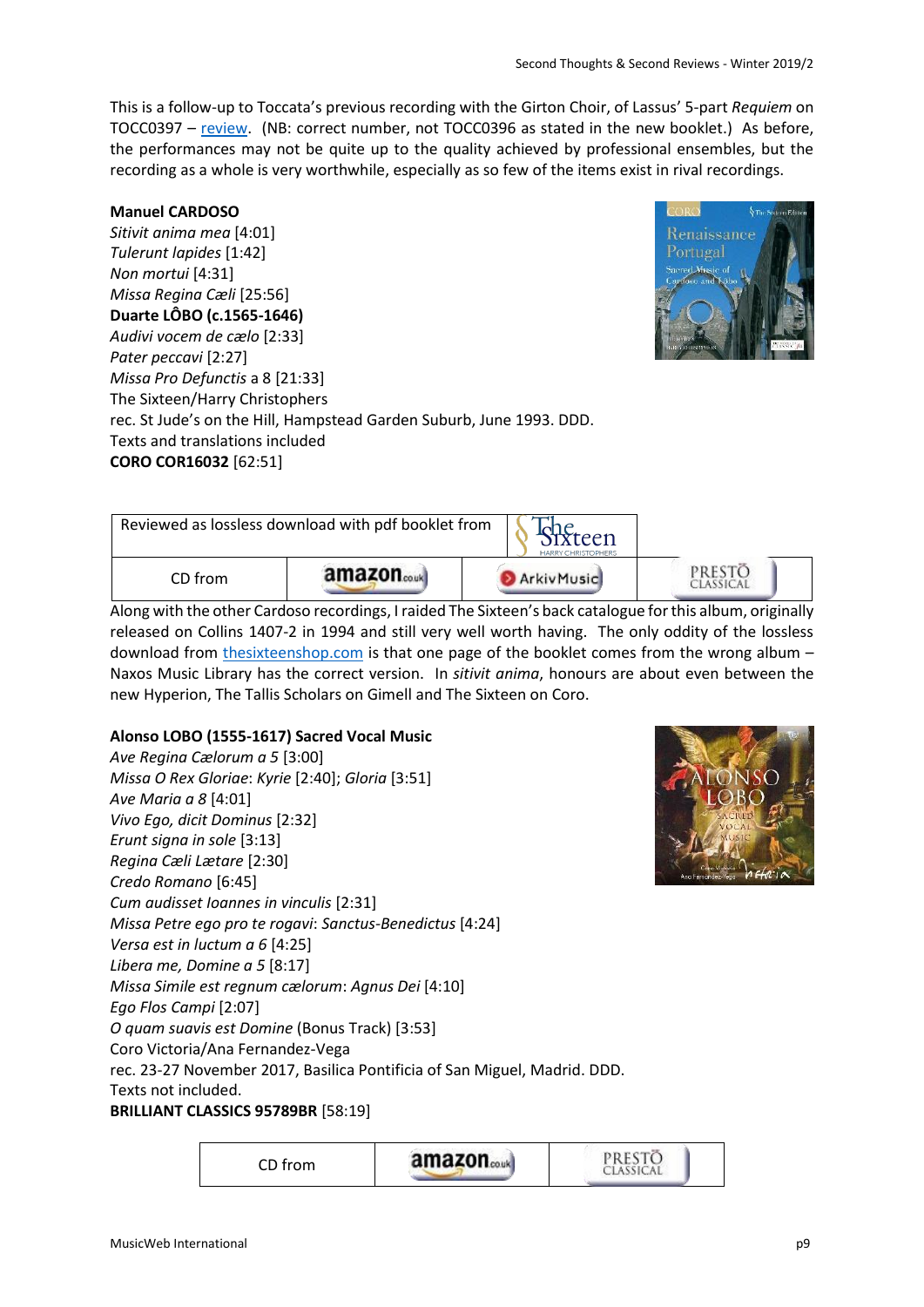At the risk of confusion – or, hopefully, enlightenment – this is the other, Spanish Lobo, without the circumflex accent. My first recommendation for this composer would be the recording made by The Tallis Scholars, containing the *Missa Maria Magdalene* and shorter pieces, including five of those on the Brilliant Classics release. That's available to download in lossless sound from [hyperion](https://www.hyperion-records.co.uk/dc.asp?dc=D_CDGIM031)[records.co.uk](https://www.hyperion-records.co.uk/dc.asp?dc=D_CDGIM031) for £7.99, about the same price as the new Brilliant Classics on CD. The Scholars' album should be your first port of call (**CDGIM031**). Alternatively, if you prefer an all-male choir dedicated to the Roman liturgy, Westminster Cathedral also offer *Missa Maria Magdalene* plus a selection of the Lamentations, *Regina cæli* and *Quam suaves est Domine* (Hyperion **CDA68106**[, download](https://www.hyperion-records.co.uk/dc.asp?dc=D_CDA68106) in 16-bit for £8 or 24-bit for £12.00 – [DL News 2016/7\)](http://www.musicweb-international.com/classrev/2016/Jun/DL_News_2016_7.htm).

Both those recordings offer the chosen Mass setting complete, from established groups, whereas the Coro Victoria – a very good name for a Spanish choir – give us chopped versions of two Masses and a Creed from a third setting. All that notwithstanding, I enjoyed the Brilliant recording – a little bland in some of the items, perhaps, but with very secure singing. This appears to be the group's first recording; I hope to hear more of them. One black mark: even for a budget label, it's penny-pinching not to include the texts – even, so far as I can see, online.

I've grown used to noting that the download often costs more than the CD, which is certainly true in this case from some dealers, but I'm really perplexed that as I write someone could be hoping to sell a used CD – within days of its release, so they can't have enjoyed it – on Amazon UK for almost 50% more than the price of a new copy! I hope no-one bought it by mistake.

Further recommendations:

### **Masterpieces of Portuguese Polyphony**

**Manuel CARDOSO** *Non mortui* [4:12] *Sitivit anima mea I* [4:13] *Mulier quae erat* [3:11] *Tulerunt lapides* [2:17] *Nos autem gloriari* [2:34] Lamentations for Maundy Thursday: *Feria Quinta in Cœna Domini* [2:11 +  $6:32 + 2:38 + 7:14$ **João Lourenço REBELO (1610-1661)** *Panis Angelicus* [4:08] **Dom Pedro de CRISTO (c.1550-1618)** *Hodie nobis de cœlo* [2:14] *O magnum mysterium* [3:27] *Beata viscera Mariæ* [2:31] *Ave Maria* [3:31] *Magnificat octavi toni* [7:37] *Sanctissimi quinque martires* [3:48] **Aires FERNANDEZ (?-?)** *Alma redemptoris mater* [4:00] Choir of Westminster Cathedral/James O'Donnell rec. Westminster Cathedral, London, June 1991. DDD. Texts and translations included. **HYPERION HELIOS CDH55229** [66:18]



| Reviewed as lossless download with pdf booklet from |        |  |
|-----------------------------------------------------|--------|--|
| CD from                                             | PRESTO |  |

This is yet another of those CDs that I thought I could lay my hands on  $-1$ 'm sure I could if I had but world enough and time; it was much quicker to download in lossless sound, with pdf booklet, from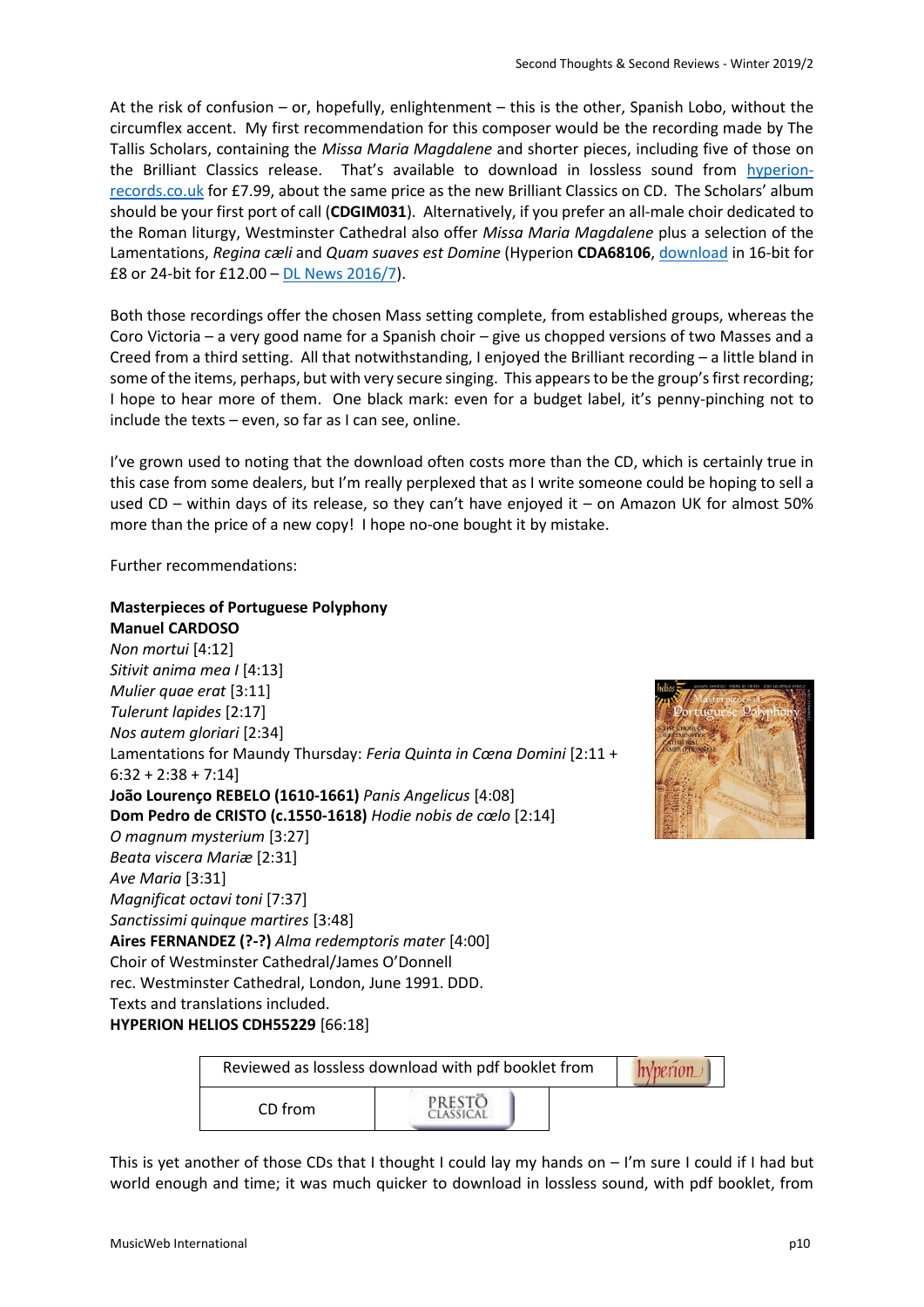Hyperion. That costs a reasonable £7.99, or £8.50 on CD – some dealers no longer stock it. Despite the overlaps with some of the other recordings, it's a must for lovers of Iberian polyphony.

Excellent as The Sixteen are in this repertoire, comparison with the more measured performances from Westminster Cathedral inclines me slightly towards the latter.

# **João Soares Lorenço REBELO (1610-1661)** *Super aspidem* (Ps. 91 v 13) [2.45] *Ecce nunc* (Ps. 134) [5.28] *In te, Domine, speravi* (Ps. 31 v 1-6) [4.35] *Qui habitat* (Ps. 91 v1-6) [5.06] *Fratres sobrii* (Compline) [3.22] *Educes me* (Ps. 31 v5) [2.13] **Diogo Dias MELGÁS (1638-1700)** *Popule meus* (*Improperia*) [11.25] **João Lorenço REBELO**  *Panis angelicus* [3.55] **Diogo Dias MELGÁS**  *Lamentaçao de Quinta Feira Santa* [8.18] *Salve Regina* [4.05] **João Lorenço REBELO**  *Magnificat a13* [15.12] His Majestys Sagbutts and Cornets The Sixteen/Harry Christophers rec. St. Augustine's Church, Kilburn, February 1996. DDD. Texts and translations included. **CORO COR16020** [67:29]

| Reviewed as lossless download with pdf booklet from<br>teen<br><b>HARRY CHRISTOPHERS</b> |        |            |  |
|------------------------------------------------------------------------------------------|--------|------------|--|
| CD from                                                                                  | amazon | ArkivMusic |  |

The Helios, which contains some music by João Rebelo, the favourite composer of King João IV, leads naturally to the further collection of his music on Coro, where it's joined by the other royal composer Diogo Melgás. The king, himself a composer, was a connoisseur of the likes of Palestrina, but this collection demonstrates how right he was to encourage Rebelo and Melgás. Though contemporaries of Monteverdi, their styles relate more to the previous generation, so lovers of Palestrina should find themselves at home here.

# *Extravagantes Seicento***: Sonatas for violin and viola da gamba at the Habsburg Court**

### **Ignazio ALBERTINI (c.1644-1685)**

Sonata I in d minor for violin and continuo (*Sonatinæ XII violino solo*, Vienna and Frankfurt am Main, 1692) [7:11]

# **Giovanni Antonio Pandolfi MEALLI (1624-1670)**

Sonata II "La Cesta" in a minor for violin and continuo (*Sonate à violino solo, per chiesa e camera,* Op.3, Innsbruck, 1660) [6:49]

# **Johann Kaspar KERLL (1627-1693)**

*Ciaccona* in C for keyboard [2:17]

### **Johann Heinrich SCHMELZER (1620-1680)**

Sonata IX in a minor for violin, viola da gamba and continuo (*Duodena selectarum sonatarum*, Nuremberg, 1659) [4:56]

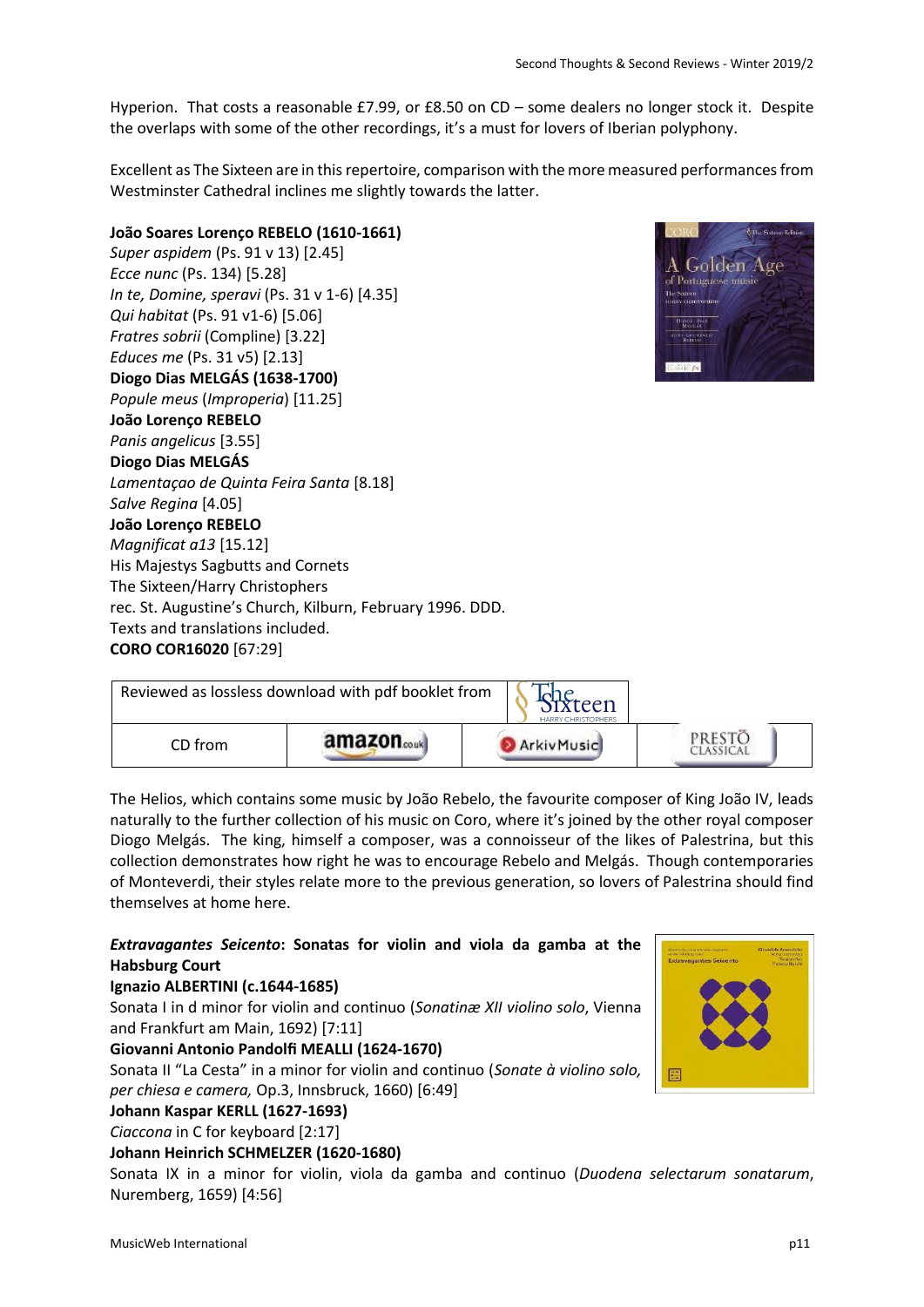Sonata IV in D for violin and continuo (*Sonatæ unarum fidium*, Nuremberg, 1664) [8:15] **Heinrich Ignaz Franz BIBER (1644-1704)**

Sonata V in e minor for violin and continuo (*Sonatæ violino solo*, Salzburg, 1681) [10:48] **Anonymous** (attributed to **Heinrich Ignaz Franz BIBER**)

*Sonatina â viola de gamba aut violino solo* (*Kremsierer Gambensonate*) [4'19]

**Samuel Friedrich CAPRICORNUS (1628-1665)**

*Ciaccona* a 2 in d minor for violin, viola da gamba and continuo (*Partiturbuch Ludwig*, Wolfenbüttel 1662 – no. 21) [4:52]

Girandole Armoniche [Esther Crazzolara (violin Matthieu Besseling, Amsterdam 2012, after Guarneri del Gesù, Cremona, c.1737); Teodoro Baù (viola da gamba Sergio Gistri, Colle val d'Elsa 2006, after Michel Colichon, Paris, 1691); Federica Bianchi (harpsichord Sebastiano Calì, Giarre 2014, after Michael Mietke, Berlin, 1702/1704)]

rec. 1-4 January 2017, San Leonardo, Badia (Bz)

Reviewed as m4a press preview.

**ARCANA A113** [57:17]

PRESTÖ<br>CLASSICAL amazon.... CD from

The notes in the booklet are headed: *A musical journey through Austria in the footsteps of the Italian tradition*. Apart from the Capricornus *Ciaccona* which ends the programme, everything here is available on other recordings, often dedicated solely to the one composer. The advantage of gathering these works, however, is to demonstrate the 'extravagant' style of the music associated with the Habsburg court and the album does so very well. The disadvantage is that all the music is forceful in character whereas on other albums it's interspersed with works or movements in a different style – or even with music for different ensembles: a different Albertini sonata (No.4), for example, features on a collection of German Baroque Cantatas sung by Andreas Scholl with Concerto di viole and Basel Consort (Harmonia Mundi Gold **HMG501651**).

# *Telemann: The Virtuoso Godfather*

**Georg Philipp TELEMANN (1681-1767)** 

Concerto à Flauto traverso, Viola di gamba, Fagotto e Cembalo TWV 43:C2 [9:09]

**Georg Philip KRESS (1719-1779)** 

Trio à Flauto traversieur, Viola d'amour col Basso Continuo [7:18]

**Carl Philipp Emanuel BACH (1714-1788)** 

Arioso per il cembalo e violono [6:32]

# **Georg Philipp TELEMANN (1681-1767)**

Sonata à Flauto traverso, due Viole di gamba et Cembalo TWV 43:G12 [14:58] Fünfzehnte und Sechzehnte Lection des Getreuen Music-Meisters, 1728. Viola di Gamba, senza

Cembalo TWV 40:1 [10:37]

# **Georg Philip KRESS (1719-1779)**

Trio à Flauto traverso, Viola di gamba e Cembalo [7:35]

# **Carl Philipp Emanuel BACH (1714-1788)**

Fantasia sopra Jesu meines Lebens Leben [6:44]

# **Georg Philipp TELEMANN (1681-1767)**

Sonata à 4. Flauto traverso, due Viole di gamba et Cembalo TWV 43:G10 [10:37]

Charivari Agréable: Rachel Moss (baroque flute); Susanne Heinrich (quinton, bass viols); Reiko Ichise (bass viol); Kah-Ming Ng (harpsichord, chamber organ)

rec. St. Andrew's Church, Toddington, Gloucestershire, 19-21 May 2005

### **SIGNUM SIGCD086** [73:31]

Reviewed as lossless download with pdf booklet from



*hyperion\_*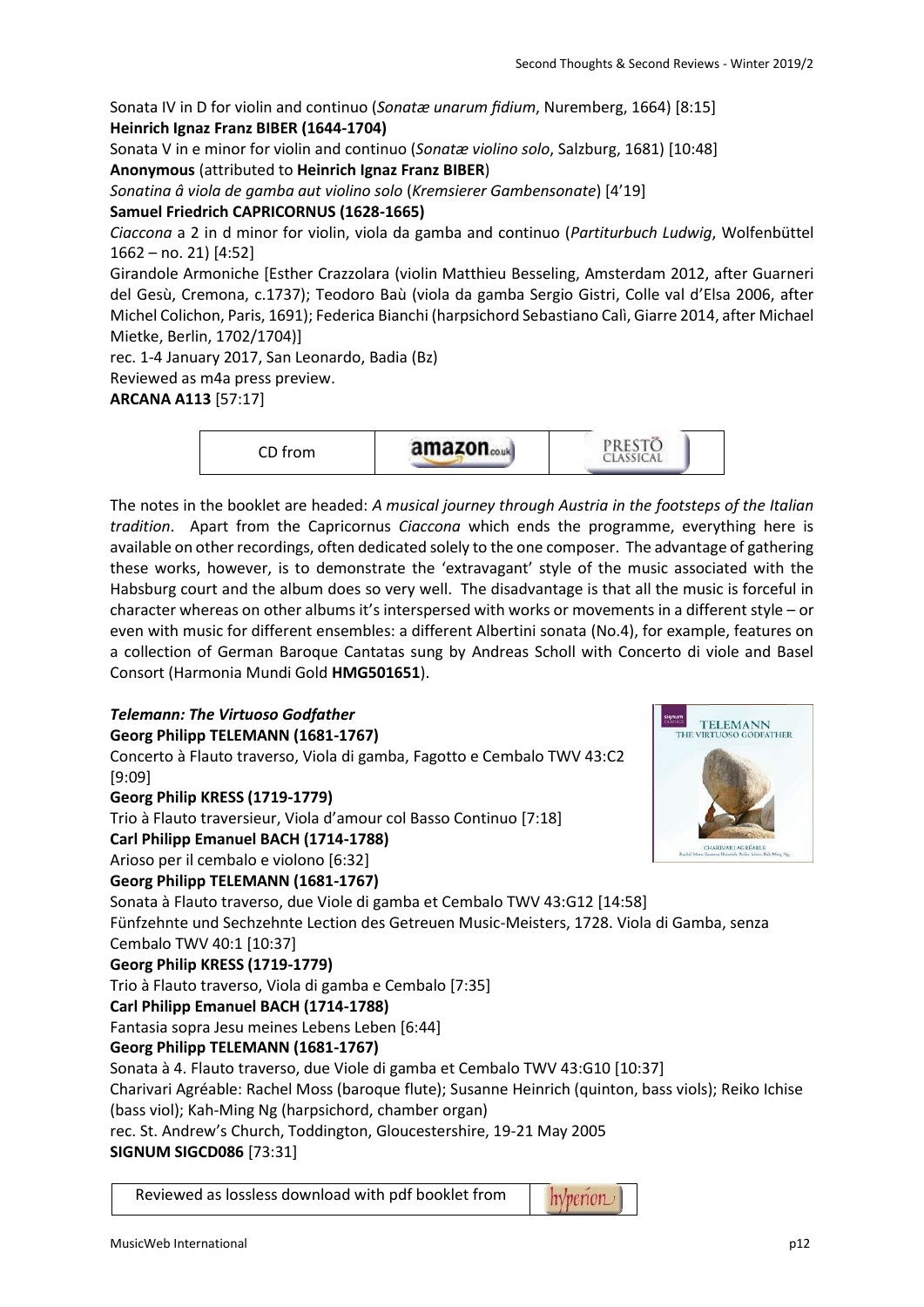| I have mentioned this recording before - DL Roundup 2012/2 and review by Glyn Pursglove - but David     |
|---------------------------------------------------------------------------------------------------------|
| Barker's recent review of what turns out to be a work by another, slightly earlier KRESS (Johann Jakob) |
| on a CD of Darmstadt Violin Concertos (ADX13716) sent me back to obtain a lossless download to          |
| replace the mp3 of the Signum. I was certainly not disappointed by the better quality sound. This       |
| remains the only recording of any music by JJ Kress.                                                    |

**D** ArkivMusic

amazon.....

*Violin Concertos from Darmstadt* **Georg Philipp TELEMANN (1681-1767)** Concerto in D, TWV53:D5 [12:34] **Johann Jakob KRESS (c.1685-1728)** Concerto à 5 in c, Op.1/2 [7:50] Concerto à 5 in C, Op.1/6 [10:30] **Johann Friedrich FASCH (1688-1758)** Concerto in D, FWV L:D4a [13:13] **Johann Samuel ENDLER (1694-1762)** Ouverture in D [23:48] Darmstädtler Barocksolisten/Johannes Pramsohler (violin) rec. 2017, Michaelskirche, Darmstadt. DDD. Premiere recordings except Telemann **AUDAX RECORDS ADX13716** [68:07]

CD from



Johannes Pramsohler

 $\frac{\text{Audax}}{\text{Audax}}$ 

PRESTÖ<br>CLASSICAL

Reviewed as streamed with pdf booklet from

And this is the recording which started me off – link and CD purchase details above. Like David Barker, I enjoyed hearing this album of mainly new material, well performed on modern instruments with historical awareness. The download fro[m Presto](http://www.prestomusic.com/aff/1004/classical/products/8500242--violin-concertos-from-darmstadt) costs a little less than the CD and comes with booklet.

If the Signum or the Audax appeals, you may also be interested in:

# *The Father, the Son & the Godfather - 2 x Bach & Telemann* **Georg Philipp TELEMANN (1681-1767)** Trio sonata for recorder, viola da gamba [viola] and bc in d minor (TWV42, d7) [6:55] **Johann Sebastian BACH (1685-1750)** Sonata for harpsichord and transverse flute [recorder] in b minor (BWV1030) [17:00] **Carl Philipp Emanuel BACH (1714-1788)** Trio sonata for bass recorder, viola and bc in F (Wq 63 / H588) [10:28] **Georg Philipp TELEMANN** Sonata for cello and bc in D (TWV41, D6) [8:38] **Carl Philipp Emanuel BACH** Sonata for keyboard and viola da gamba or viola in g minor (Wq88 / H510) [17:27] **Georg Philipp TELEMANN** Trio sonata for recorder, viola da gamba [viola] and bc in g minor (TWV42, g9) [7:41] Paradiso Musicale [Dan Laurin (recorder), Henrik Frendin (viola), Mats Olofsson (cello), Anna Paradiso (harpsichord)] rec. April 2010, Länna Church, Sweden. DDD **BIS CD-1895** [69:39] See [review](http://www.musicweb-international.com/classrev/2012/Aug12/Father_BISCD1895.htm) by Johan van Veen.

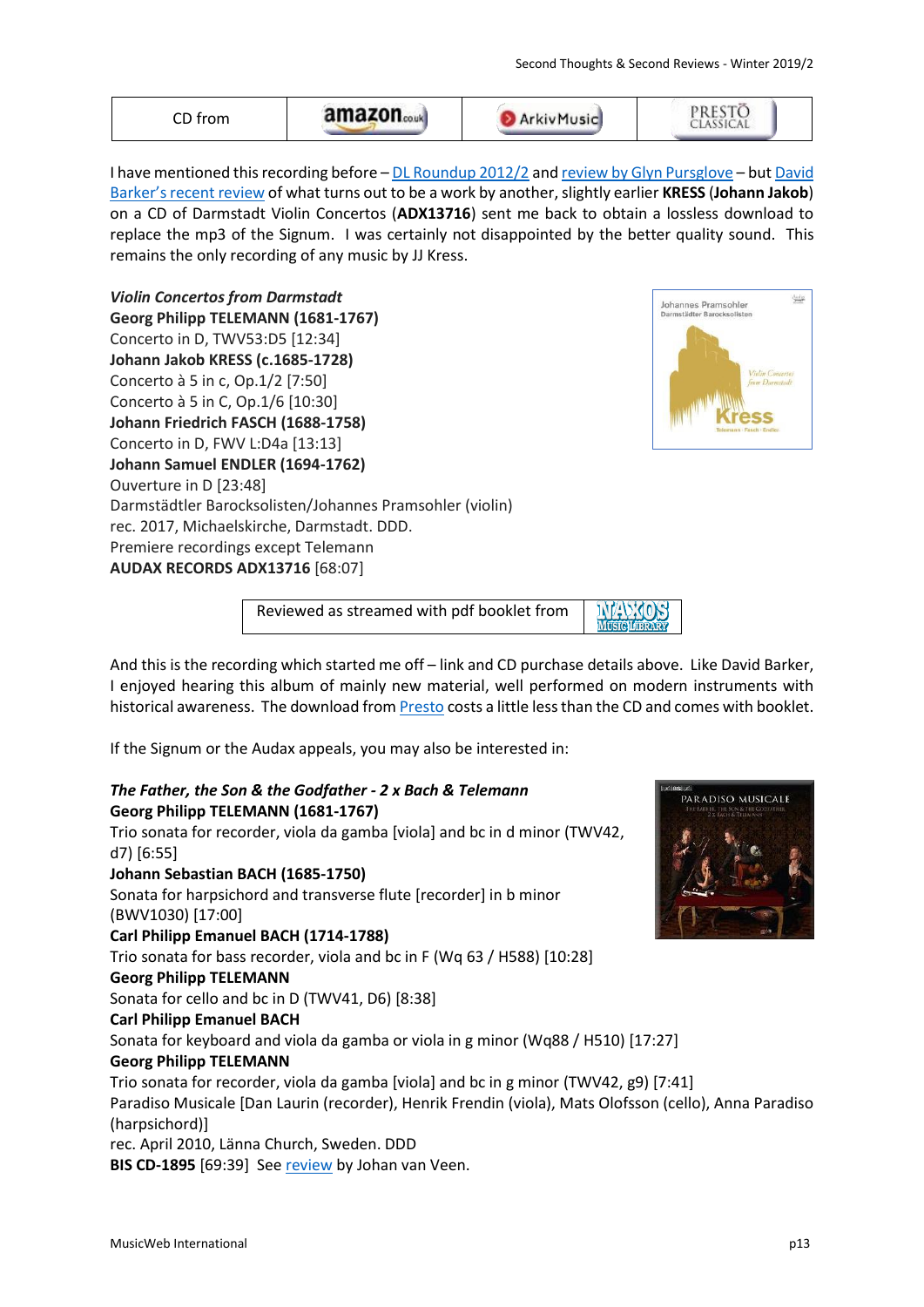Reviewed as 24/44.1 download with pdf booklet from eclassical

The father is JS Bach, the son CPE, whose godfather was Telemann – a very useful peg on which to hang this recital as, indeed, is the programme for the Signum recording above. Both albums contain very attractive, if hardly desperately important repertoire, appealingly presented and well recorded. Though the BIS is available on disc only as a CD – no SACD – the download is available in 24/44.1 format. At \$14.24 it's only a little more expensive than the 16-bit which, at \$10.17, represents the least expensive download that you are likely to find.

**Joseph Bologne, Chevalier de SAINT-GEORGES (c.1739? 1745?-1799)**

Symphony in G, Op. 11/1 [14:05] String Quartet in C, Op. 1/1 [9:22] *Symphonie Concertante* in G, Op. 13 [15:15] *Ernestine*: *Scena* [6:05] Miriam Fried, Jaime Laredo (violins) Juilliard Quartet Faye Robinson (soprano) London Symphony Orchestra/Paul Freeman rec. c.1973, London. ADD.



**SONY G010003978642E** [45:30] Download only – no booklet – or 10-CD collection: Black Composers – the Complete Album Collection **19075862152**.

| Download (no booklet) from             | amazon <sub>couk</sub> | PRESTO |
|----------------------------------------|------------------------|--------|
| Reviewed as streamed (no booklet) from |                        |        |

Can this short-value album of recordings made in 1973, before the period-instrument brigade had got under-way and when it was acceptable to call the conductor, Dr Paul Freeman, a Negro<sup>1</sup>, be competitive today at full price (£12.99 from some download sites, without booklet)? The answer is a surprising yes. The Symphony is also available on a download-only recording of music from the sound track of the film about Saint-Georges, *Le Mozart Noir* (Tafelmusik **TMK1032CD**, with Violin Concerto, Op.10/4, excerpts from *L'amant anonyme* and music by **LECLAIR** and **GOSSEC**) but that's it.

Two Naxos recordings offer his violin concertos (**8.555040** and **8.557322**) and that's the sum total of Saint Georges on record. The second of these is directed by baroque specialist Kevin Mallon – [review](http://www.musicweb-international.com/classrev/2004/oct04/boulogne.htm) – [review](http://www.musicweb-international.com/classrev/2004/sept04/boulogne.htm) – [review.](http://www.musicweb-international.com/classrev/2004/aug04/boulogne.htm) As expected, that album – I haven't heard the first – is stylish, and you might expect the Sony reissue to be put in the shade by it. In fact, the performances here, too, are stylish – surprisingly so for the date and the use of the LSO rather than, say, the Academy of Saint Martin in the Fields. Indeed, the LSO here are scaled down to match the music and the Juilliard Quartet have no problem fitting their Mozart style to the music of his contemporary.

I mentioned the price. I really can't understand why a short album of this vintage costs so much to download, but follow the Presto link – their price is within a few pence of the most reasonable and they offer a variety of formats, from full-strength mp3 to 24-bit.

The original sleeve artwork, complete with the Columbia LP number, is very colourful, but I'm not sure why the cherub is flying out of the composer's right eye. They still list his dates as 1739-1799, but it's fairly well established now that he was born on December 25, 1745. And, incidentally, his name is strictly speaking Joseph Bologne, not Boulogne.

<sup>1</sup> Gramophone, announcing the project but, apparently, not then deeming the LP worth reviewing.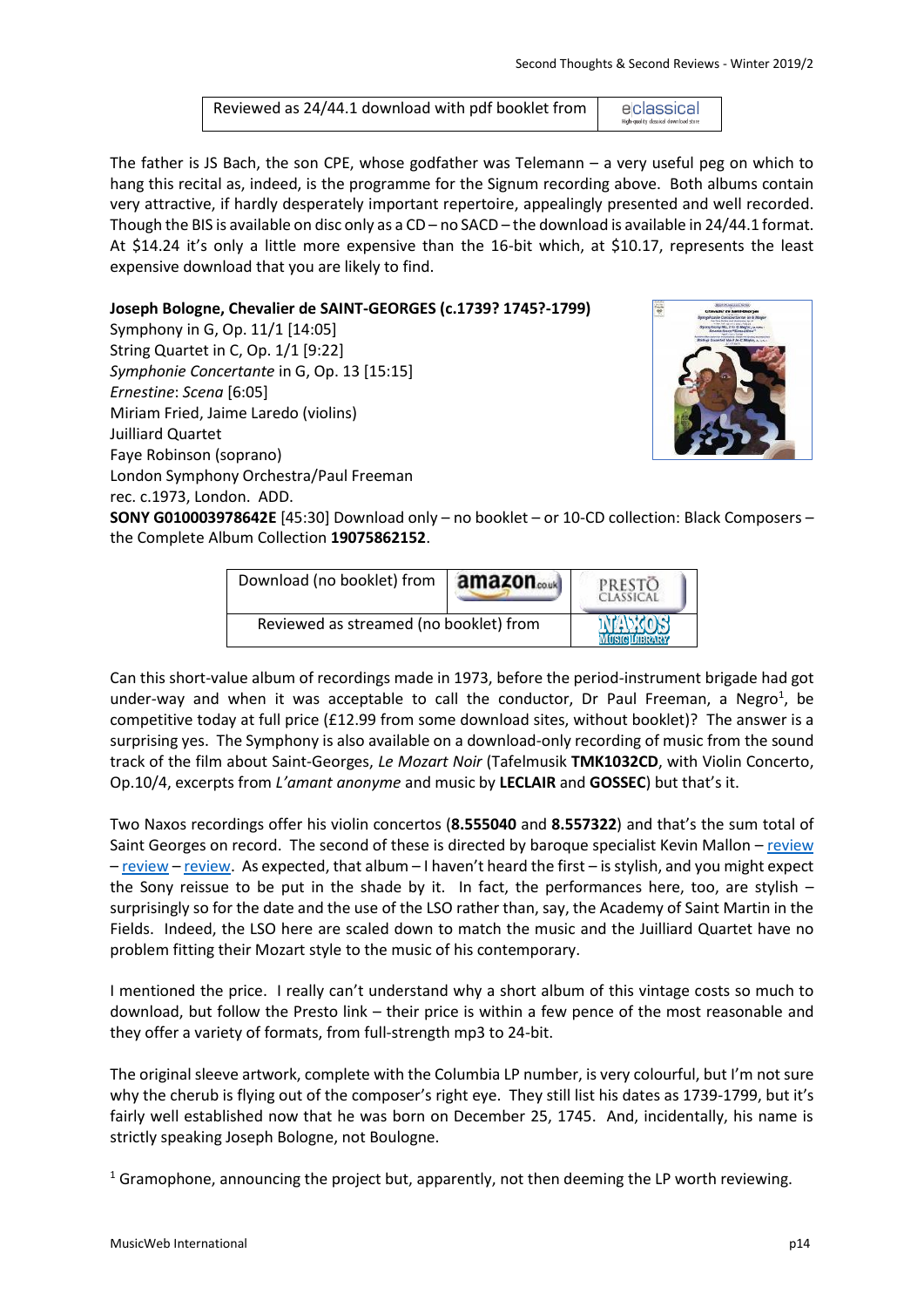Initial impressions of this performance were mixed, Padmore too forceful in *Das Wandern*, the balance

String Quintet No.1 in B-flat, K174 [25:26] String Quintet No.3 in C, K515 [34:42] String Quintet No.4 in g minor, K516 [34:21] String Quintet No.2 in c minor, K406 [22:01] String Quintet No.5 in D, K593 [25:16] String Quintet No.6 in E-flat, K614 [23:25] Harald Schoneweg (viola) Klenke Quartet **ACCENTUS ACC80467** [3 CDs: 165:03]

**Wolfgang Amadeus MOZART (1756-1791)**

| Reviewed as streamed with back-cover<br>image from |        |  |
|----------------------------------------------------|--------|--|
| CD available from                                  | amazon |  |

The Klenke Quartet, who have already made distinguished recordings of Mozart's quartets, and whose Haydn was described by Jens S Laurson as 'terrific' – [review](http://www.musicweb-international.com/classrev/2008/Aug08/Haydn_0016312bc.htm) – now offer what may well become the modern choice for the six string quintets. My own preference remains the Philips set, reissued for the Mozart centenary in 1992, with Arthur Grumiaux as first violin (**4709502**, 3 CDs around £17 – likely to be more expensive as a download!) Be aware of downloads which seem to offer the string quintets from this series – and don't!

The new Accentus release is at full price – around £25 – so the Philips set will appeal to bargain hunters more, as will the other classic set from the **Talich Quartet**, with Karel Řehák (viola), a Rosette \*\*\*\* recommendation in the last Stereo Record Guide, though no longer including the Clarinet Quintet, as on the previous release (La Dolce Volta **LDV109.1**, 3 CDs, around £21 or £10/£12 as mp3/lossless download: the three separate downloads cost almost as much each as the set!) Though reportedly set down as recently as 1990-93, I found these recordings a little drier than I expected, but perfectly amenable.

# **Franz SCHUBERT (1797-1828)**

*Die schöne Müllerin*, D.795 (1823) Mark Padmore (tenor); Paul Lewis (piano) rec. 2009, Air Studios, Lyndhurst Hall, London Pdf booklet includes German texts with English and French translations **HARMONIA MUNDI HMU 907519** [69:25] Reviewed as a 16-bit download from [eClassical.](http://www.eclassical.com/harmonia-mundi/schubert-die-schone-mullerin-op-25-d-795-1.html) Previous review[: John Quinn](http://www.musicweb-international.com/classrev/2010/Oct10/Schubert_Mullerin_HMU907519.htm)

amazon.....

PRESTO<br>Classical CD from **ArkivMusic** My first recording of *Die schöne Müllerin* featured the celebrated brother and sister team of Ian and Jennifer Partridge (EMI, 1973). As a newcomer to lieder I couldn't have alighted on a more enjoyable





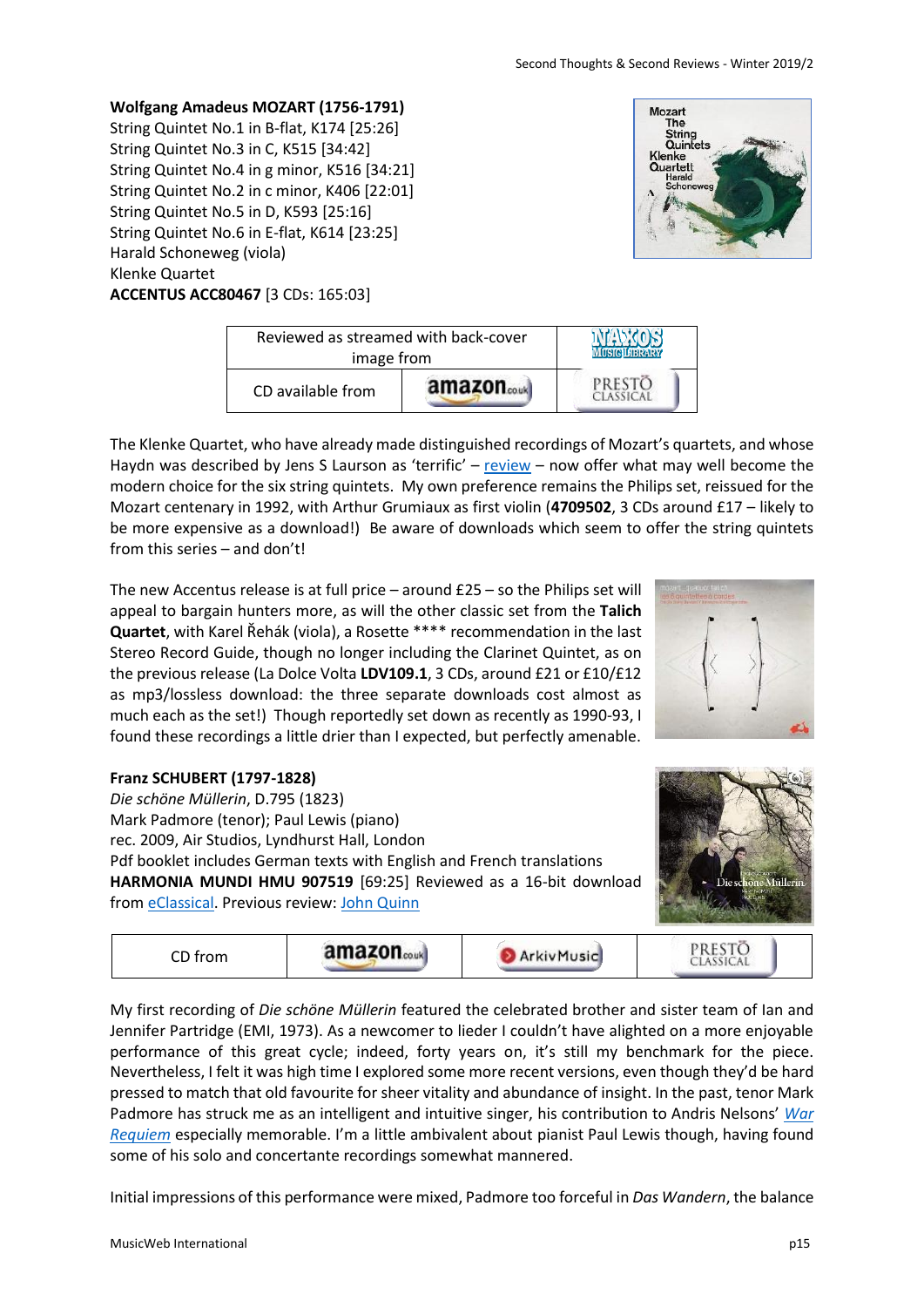too heavily weighted towards the piano. And, as expected, Lewis's phrasing is just too self-conscious for Schubert's direct, unaffected writing. (Really, as Ms Partridge so amply demonstrates, there's no need to 'interpret' the score quite so much.) Alas, Padmore falls into the same trap as his accompanist; all too often his delivery feels oddly contrived, its unchecked dynamic shifts most disconcerting. At least with Ian Partridge one gets a powerful sense of a living, breathing protagonist, his thoughts and fears so persuasively articulated.

*Tränenregen* and *Pause* are good examples of what's wrong with this recital; at first, they seem appealing, yet they yield little of substance. It's not that they're devoid of feeling, it's that they're freighted with the wrong kind. Perhaps too keen to stake their individual claims to these songs, Padmore and Lewis simply fail to convey a sense of collaboration, of equal talents directed towards a common goal, qualities that make the Partridge partnership so very special. But, more than anything, it's the latter version's simplicity of utterance that serves the music best. To that must be added ardent, nicely calibrated singing, strong, uncluttered pianism and emotional honesty, none of which I find in this Harmonia Mundi release.

Too much 'interpretation' for my taste; the studio sound is clear and detailed, if a tad airless.

It seems the Partridge recording may be OOP. I certainly had difficulty sourcing the disc from the usual online retailers. I couldn't find a single authorised download, either. Still, there are plenty of used CDs out there, so now's your chance to hear this unmissable performance. **[DM]**

A few personal suggestions to consider for *Die schöne Müllerin*:

- **Hyperion CDA30020**: Ian Bostridge (tenor); Graham Johnson (piano) (with remaining poems from the cycle read by Dietrich Fischer-Dieskau) [71:22]. [DL Roundup October 2010.](http://www.musicweb-international.com/classrev/2010/Oct10/Oct10_Download_Roundup.htm)
- **DG Originals 4464522**: Fritz Wunderlich (tenor); Hubert Geisen (piano), rec.1966 (with *Die Forelle*, *Früh*, *Heidenröslein*) [71:42]
- **DG 4151962**: Dietrich Fischer-Dieskau (baritone), Gerald Moore (piano), rec. 1971. Download only. OR
- **DG 4777956**: Dietrich Fischer-Dieskau (baritone), Gerald Moore (piano), rec. 1971 (with *Winterreise* and *Schwanengesang*). (3 CDs, target price £14.35. Don't pay more for downloads).

Of all these, Wunderlich perhaps best approaches DM's preference for the two Partridges and their refusal to over-egg the music. It's beautifully sung but perhaps just a little too non-interventionist and the accompaniment is not the most imaginative. The three additional lieder destroy the atmosphere at the end of *Müllerin* and should have been placed first.

Reviewing the very fine Bostridge account, I thought it unlikely to take the place of Dieskau and Moore, which has proved to be the case – and look at the give-away price of the 3-CD package. [BW]



### **Avoid at all costs:**

 **Arthaus DVD 107269:** Dietrich Fischer-Dieskau (baritone), Andras Schiff (piano), rec. 1991. A very unwise outing from retirement – a great singer in embarrassing meltdown – [review.](http://www.musicweb-international.com/classrev/2013/Feb13/Schubert_Mullerin_107269.htm)

### **Hector BERLIOZ (1803-1869)**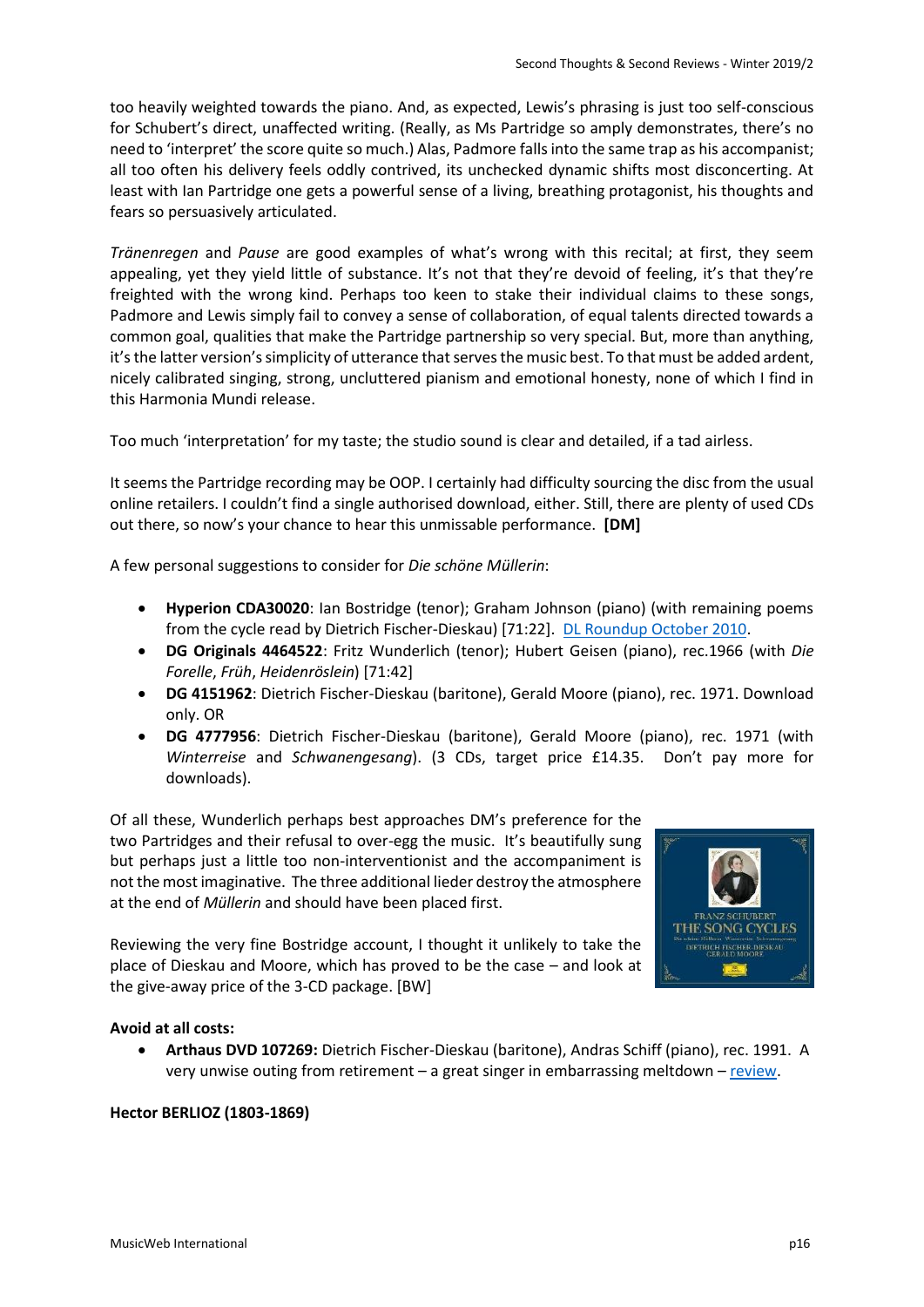I suppose it was inevitable that 2019 would bring forth at least one 'complete edition' for the 150<sup>th</sup> anniversary of the death of Berlioz. Warner are early into the fray with two collections, one of 27 CDs (**9029561444**, around £76 but on offer fro[m Presto](https://www.prestomusic.com/classical/products/8516456--hector-berlioz-the-complete-works) for £57.50 – why would you pay £81 to download?) and a smaller one, largely but not entirely consisting of excerpts from the more complete collection, on 3 super-budget CDs (*Fantastic Berlioz* **9029549948**). The exception is that whereas the 'complete' collection gives us Jean Martinon's *Symphonie fantastique*, the smaller collection has Sir



Simon Rattle with the Berlin Philharmonic, the only work presented complete on this second option.

John Quinn thought the Rattle 'a near miss' – [review](http://www.musicweb-international.com/classrev/2009/Jan09/berlioz_Rattle_2162240.htm) – while Dan Morgan was less enamoured of the Martinon, though he thought the 2-CD Gemini reissue worthwhile for its strange companion piece Lélio, also included in this performance in the 27-CD package – [review.](http://www.musicweb-international.com/classrev/2008/July08/Berlioz_Martinon_5176542.htm) What I don't understand is why Warner ignored two absolutely winning, but very different, recordings of the *Fantastique* in their archives – from Sir Thomas Beecham with the RPO (EMI Masters **0851822** or **9187092** download) and Otto Klemperer with the Philharmonia (**9187092**, 10 CDs – [review](http://www.musicweb-international.com/classrev/2013/Apr13/Klemperer_romantic_4043092.htm) – [review\)](http://www.musicweb-international.com/classrev/2013/May13/Klemperer_Romantic_Symphonies_4043092.htm). Why not use one or both of these?

The symphony apart, the 3-CD set is a rag-tag of short bits and pieces from many of the works contained whole in the larger set. I know that many like that sort of collection, and the price is attractive, but I must warn serious listeners against it. Half of Janet Baker's delectable *Nuits d'Été*, with Sir John Barbirolli, will leave you wanting the rest of a performance which still shares top honours for me with Régine Crespin (mid-price Decca Originals **4757712**, with **DEBUSSY**, **RAVEL**, etc).

It really was high time for the wonderful Baker/Barbirolli *Nuits* to be restored to CD; the 2-CD Gemini set with Riccardo Muti's *Roméo et Juliette* (**2176402** – [review\)](http://www.musicweb-international.com/classrev/2009/Apr09/Berlioz_Romeo_2176402.htm) has been download only for some time. I was about to say that it was worth the price of the 27 CDs for this alone, especially as I sort of liked the *Roméo*, but I see that a separate singledisc reissue is slated for late February (Original



Jacket Collection **9029553456**, with **RAVEL** *Shéhérazade*). A 31-minute download of the *Nuits d'Été* alone is, I suppose, just worth considering for around £6 in lossless format (**9029551919**), but for a little more, you get twice as much Janet Baker on the CD<sup>1</sup>. The download comes with the artwork from the CD in the box set, where each disc is housed in a slip case; the CD has the original LP cover.

The 27-CD collection contains many items of interest, but not all would count among my top choices. Leonard Bernstein's *Harold in Italy*, for example, with Donald McInnnes and the Orchestre National de France, would come quite a way behind the recent Harmonia Mundi recording from Les Siècles (**HMM902634**, with a baritone *Les Nuits Été*) which I [recommended last time](http://musicweb-international.com/classrev/2019/Jan/Winter_2019_1.pdf). Colin Davis' LSO Live recording has now appeared at budget price on Alto (**ALC1369**, with Overtures). It's also included in the LSO Live set of 6 SACDs and 10 CDs, gathered as their *Berlioz Odyssey* (**LSO0827**, below).

Janet Baker in *Herminie*, with Colin Davis and the LSO, 'borrowed' from Decca (originally Philips), is another plus, but Kent Nagano's *Faust* yields to Colin Davis on LSO Live. I've already mentioned Janet Baker's *Nuits d'Été*, but the Warner collection also includes a version for various voices directed by John Eliot Gardiner. Gardiner's period-instrument *Messe solennelle* is also included, courtesy of Universal, also his *Enfance du Christ*, this time with the Lyon Opera Orchestra, while the CBSO and Louis Frémaux are chosen for the *Requiem*, the Orchestre de Paris and John Nelson for the *Te Deum* and *Benvenuto Cellini.* Nelson appears again, at the head of the Lyon Opera, in *Béatrice et Bénédict* and in Strasbourg for *Les Troyens*.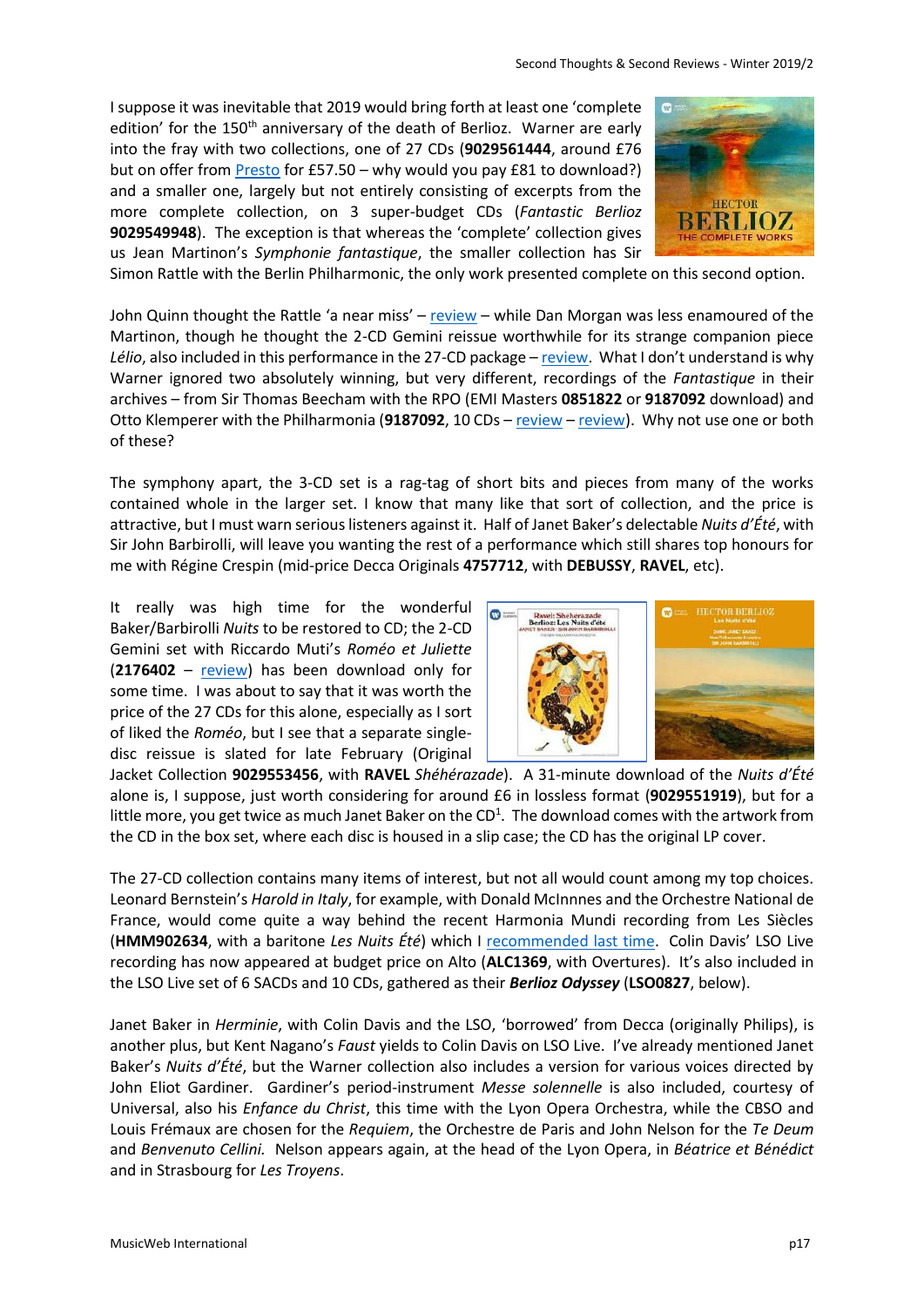There's plenty of documentation in the booklet but, most regrettably, no texts.



The texts are not included with the LSO Live collection either, but can be obtained online, the performances all taken from Sir Colin Davis's recordings which have appeared on the label. Many of these are among the top recommendations (*Symphonie fantastique*, *Les Troyens*, *Harold in Italy*), and though not all of them represent improvements on his first or second thoughts for EMI, Philips (now Decca) or Profil (see DM's review below), the collection as a whole is well worth considering. It may not be so all-embracing as the Erato – and one wonders what Decca have up their sleeves – but it is worth going for even if you have some of the recordings.



| LSO: (SA)CDs from | amazon | ArkivMusic | CLASSICA |
|-------------------|--------|------------|----------|
| Download from     |        |            |          |

<sup>1</sup> Some dealers are charging around £6.50, others seem to be asking full price. Not too long ago you got the Berlioz and Ravel plus Wagner *Wesendonck Lieder* at budget price on an in-house HMV CD.

### **Hector BERLIOZ (1803-1869)**

*Te Deum*, Op. 22 (1847-1849) [51:30] **Wolfgang Amadeus MOZART (1756-1791)** Kyrie in D minor K341 (?1780/81) [8:10] Neill Stuart (tenor), Hans-Dieter Schöne (organ) Dresden State Opera Chorus, Dresden Symphony Chorus, Dresden Singakademie, Dresden Philharmonic Children's Chorus, Dresden State Opera Children's Chorus Staatskapelle Dresden/Sir Colin Davis rec. live, 3-4 October 1998, Kreuzkirche, Dresden **PROFIL PH06039** [59:40] Reviewed as a 16-bit download with pdf booklet. Previous review[: John](http://www.musicweb-international.com/classrev/2007/Sept07/Berlioz_ph06039.htm) 



### **[Quinn](http://www.musicweb-international.com/classrev/2007/Sept07/Berlioz_ph06039.htm)**

| ~~ (<br>CD trom | amazon | <b>ArkivMusic</b> | u<br><b>SICAL</b> |  |
|-----------------|--------|-------------------|-------------------|--|
|-----------------|--------|-------------------|-------------------|--|

In this, the Berlioz sesquicentennial, there's bound to be a flood of recordings, both new and repackaged. LSO Live's well-timed Odyssey box, with the late, great Sir Colin Davis, is a good example of the latter, encompassing as it does the conductor's last thoughts on the music he did so much to promote in the 1960s and 1970s. Those Philips recordings are simply indispensable, matching as they do proselytising performances with astonishingly good sound. Their *Te Deum*, taped in London fifty years ago, is a potent reminder of that. What glorious singing and playing, the organ, played by Nicolas Kynaston, as thrilling as it gets, the whole welded together in a way that few have ever matched, let alone surpassed. Then there's this Profil version, from 1998, as well as an LSO Live one, which only seems to be available as part of larger sets, such as that Odyssey collection (**LSO0827**) and the Sir Colin Davis Anthology (**LSO0766**).

The *Te Deum* may be the Op. 5 *Requiem*'s 'little brother', but there's nothing diminutive about it, especially in Davis's blockbusting Philips performance. Listening to it in preparation for this review, I was as moved and awed as I've always been. Unerringly paced, magisterially shaped and blazing with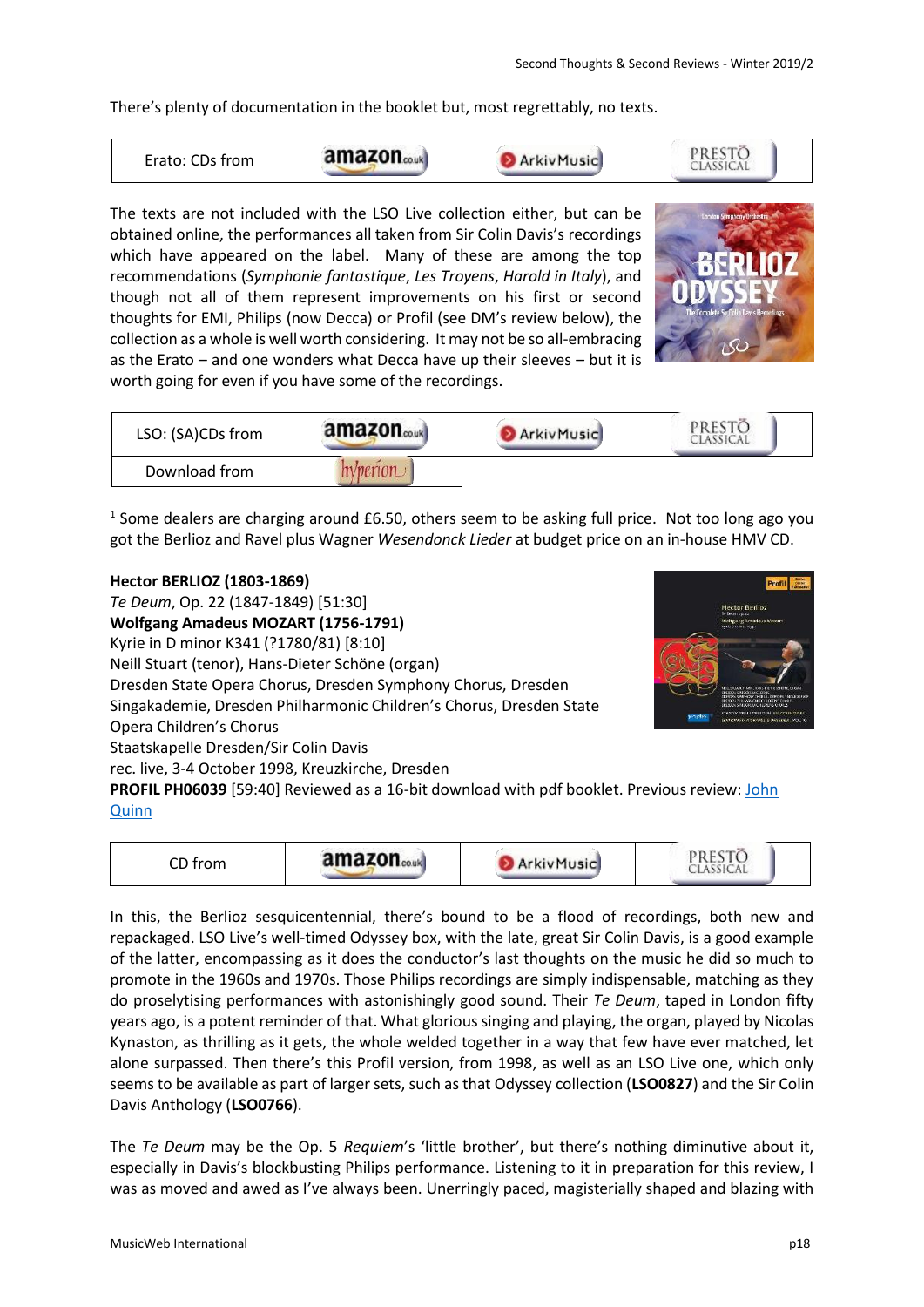such passion this really is a desert island disc. The same goes for its older sibling, recorded in Westminster Cathedral later that year and reissued on SACD by [Pentatone.](http://www.musicweb-international.com/classrev/2009/Jan09/Berlioz_requiem_ptc5186191.htm) The two most recent *Requiem* recordings, from Edward Gardner in Bergen [\(Chandos\)](http://www.musicweb-international.com/classrev/2018/Oct/Berlioz_requiem_CHSA5219.htm) and Ludovic Morlot in Seattle [\(SSM](http://www.musicweb-international.com/classrev/2018/Nov/Berlioz_requiem_SSM1020.htm)  [Media\)](http://www.musicweb-international.com/classrev/2018/Nov/Berlioz_requiem_SSM1020.htm) pale into significance next to Davis/Philips. Sir Colin revisited Op. 5 in 1994 [\(Profil\)](http://www.musicweb-international.com/classrev/2007/Sept07/Berlioz_requiem_ph07014.htm) and 2012 [\(LSO Live\)](http://www.musicweb-international.com/classrev/2013/Apr13/Berlioz_requiem_LSO0729.htm), but, as good as these later readings are, neither supplants Davis Mk 1 in my affections.

This Profil *Te Deum* was recorded in Dresden's Kreuzkirche, rebuilt after it – and the city – were destroyed by Allied bombs on the night of 13 February 1945. The opening is brighter and less broad, the organ more recessed, but otherwise it's as electric as ever. I like the orchestral detail here, the low brass and strings in particular, and the choruses - ideally placed and finely blended - sung with rapt intensity. And, if anything, the *Tibi omnes* has greater inwardness as it leads up to those crowning climaxes. Davis, more than anyone, really knows how to exploit Berlioz's antiphonal writing; this performance is no exception, the spatial effects both arresting and immersive.

Goodness, these Dresden forces play and sing with terrific commitment and feeling, while organist Hans-Dieter Schöne pitches the quiet, prayerful start to the *Dignare* most beautifully. Indeed, this is a more nuanced, 'hear through' presentation than the Philips one, focusing as it does on inner voices and striking timbres. That's certainly true of the *Christe, rex gloriae*, the only trade-off a slight loss of momentum and majesty. Tenor Neill Stuart, placed much closer than Davis Mk 1's Franco Tagliavini, sings very well, while the sheer loveliness of Berlioz's orchestral writing seems more astonishing than usual. And although the *Judex crederis* doesn't have *quite* the enormous 'swing and slam' of the earlier performance, it's still a riveting experience. The Mozart *Kyrie* is an attractive filler.

A stirring reminder, in this anniversary year, of Sir Colin's unique way with Berlioz; if this album isn't already in your collection, don't hesitate. **[DM]**

*And here are three more must-have Berlioz recordings I've reviewed in recent years: a splendid set of overtures with Sir Andrew Davis and the Bergen Phil [\(Chandos\)](http://www.musicweb-international.com/classrev/2013/Mar13/DL_News_2013_5.htm); a 'palate-cleansing'* Symphonie fantastique *from Robin Ticciati and the Scottish Chamber Orchestra [\(Linn\)](http://www.musicweb-international.com/classrev/2012/Apr12/Berlioz_Ticciati_CKD400.htm); and, perhaps best of all, Riccardo Muti's Chicago coupling of the symphony and its rarely heard 'sequel',* Lélio, ou le retour à la vie *[\(CSO Resound\)](http://www.musicweb-international.com/classrev/2015/Sep/Berlioz_symph_CSOR9011501.htm).* 

# **Robert SCHUMANN (1810-1856)**

Carnaval, Op.9, *Scènes mignonnes composées pour le Pianoforte sur quatre notes* (1834/35) [29:30] Intermezzi, Op.4 (1832) [19:10] **Franz LISZT (1811-1886)**  Sonata in b minor, S178 (1852/53) [28:30] Sophie Pacini (piano) rec. June 2012, Deutschlandfunk Kammermusiksaal. DDD. **C-AVI8553269** [77:26]





I sought out this recording after being impressed by hearing Sophie Pacini play Schumann's *Carnival* and a Liszt Wagner transcription from the Wigmore Hall on Radio 3 on 4 February 2019. Seven years ago, she was young – she still is – and I don't think she had quite mastered *Carnival* so well then. I see that Jonathan Woolf thought her recording of the Schumann Piano Concerto by-the-minute rather than long term and the same is true here. Her closing *Marche des Davidsbündler* is, nevertheless, so impressive that I'm prepared to overlook much because of it. Any sensible Philistine would be off like a shot.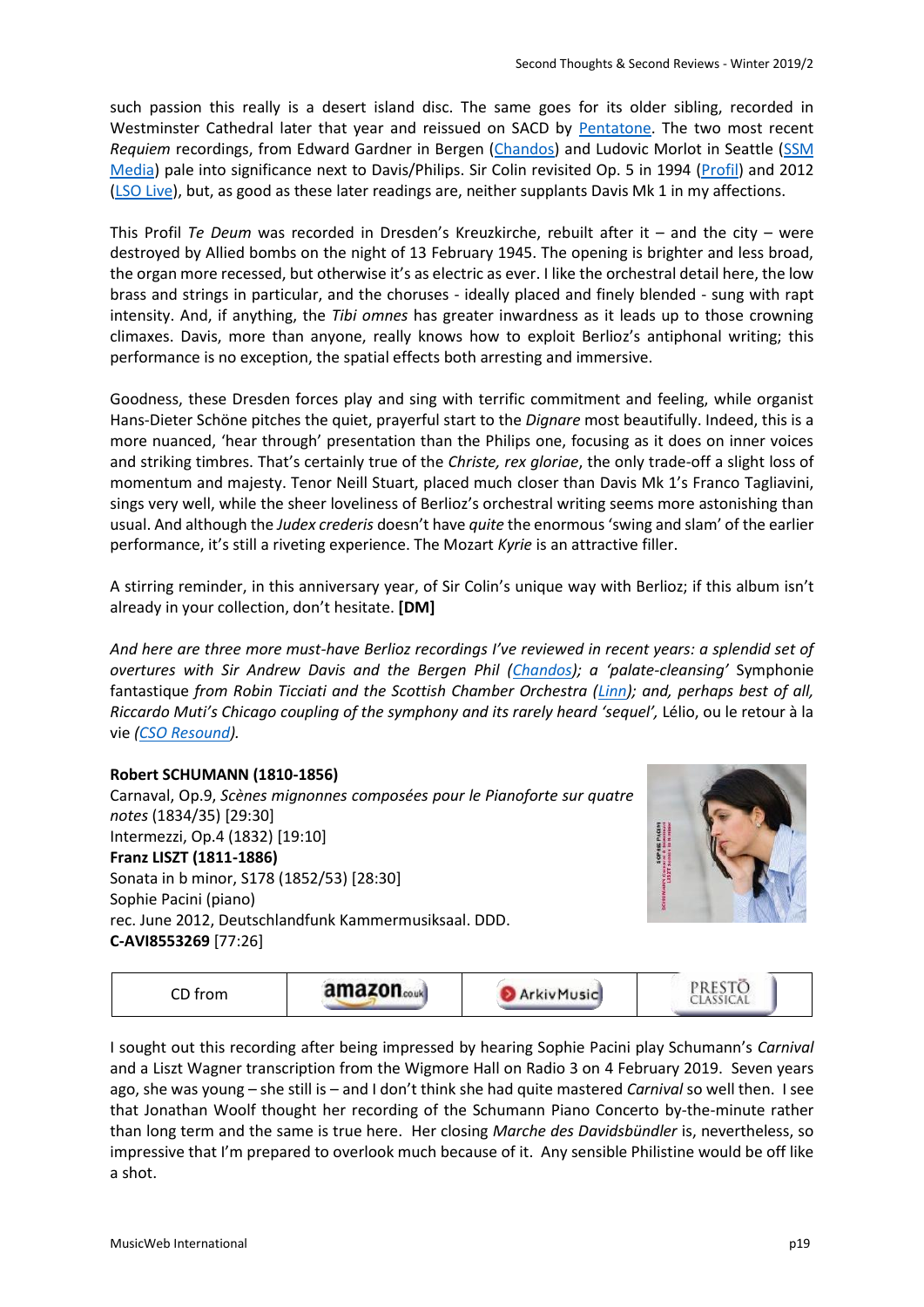Perhaps a recording company will give her another chance at this work now that her approach has matured and she seems to think in longer paragraphs. For the Liszt she sought the advice of Martha Argerich. It's a mountain of a work, but it seems to hold no terrors for Pacini, so the advice seems to have been helpful; the performance combines the fire of her mentor with her inwardness where needed. If only *Carnival* had been as good as in the recent concert.

### **Fréderic CHOPIN (1810-1849)**

Scherzo No.3 in c-sharp minor, Op.39 [6:31] **Johannes BRAHMS (1833-1897)** Rhapsodies, Op.79/1-2 [14:52] **Sergei PROKOFIEV (1891-1953)** Toccata in d minor, Op.11 [4:09] **Maurice RAVEL (1875-1937)** *Jeux d'eau* [5:27] **Fréderic CHOPIN** Barcarolle in F-sharp, Op.60 [8:06] **Franz LISZT (1811-1886)**  Hungarian Rhapsody, S244, No.6 in D-flat [6:19] Piano Sonata in b minor, S178 [25:45] Martha Argerich (piano) rec. 4 July 1960, Beethovensaal, Hannover; 23 June 1971, Plenarsaal Residenz, Munich (Liszt sonata) ADD.

**DG ORIGINALS 447430-2** [71:15]



And here is Martha Argerich herself – the contents of her début recital from 1960 coupled with her firebrand Liszt Sonata from 1971. No comment is needed at this stage; her many fans should snap it up if they haven't already obtained it – or its predecessors containing the Liszt, on the Galleria label, or the 2-CD Panorama set – [review,](http://www.musicweb-international.com/classrev/2000/dec00/liszt_Panorama.htm) now download only. The CD comes at mid-price, around £8, but Presto have the mp3 download for £5.17 and in lossless quality for £6.46 (no booklet).

# **Nikolai RIMSKY KORSAKOV (1844-1908)**

*Le Coq d'Or* (*Zolotoy Petushok*) Suite (1906) [26:27] **Igor STRAVINSKY (1882-1971)**  *The Firebird* (*L'Oiseau de Feu*, original 1910 version) [48:52] Royal Liverpool Philharmonic Orchestra/Vasily Petrenko rec. 6 & 7 July 2017 (Rimsky), 5–7 October 2017 (Stravinsky), Liverpool Philharmonic Hall. DDD. **ONYX ONYX4175** [75:19] Se[e review](http://www.musicweb-international.com/classrev/2019/Jan/Stravinsky_firebird_4175.htm) by Stuart Sillitoe, with CD purchase details.



We already had top-flight recordings of both these works but Petrenko equals them. My benchmark for the Rimsky-Korsakov is the 2-CD Chandos budget-price collection of his Overtures and Suites (**CHAN10369**, 2-for-1, SNO/Neeme Järvi – [DL Roundup December 2008\)](http://www.musicweb-international.com/classrev/2008/Dec08/Download_roundup.htm), with a good single-CD bargain from Gerard Schwarz with the Seattle Orchestra (Naxos 8.572787 – [review](http://www.musicweb-international.com/classrev/2012/Aug12/RimskyK_snow_maiden_8572787.htm) – review – DL Roundup [December 2011/2.](http://www.musicweb-international.com/classrev/2011/Dec11/DL_roundup_Dec11_2.htm) Only Ansermet's Rimsky recordings have a greater pull on my affections, even though in the case of *Coq d'Or* that means tolerating early-50s mono sound (Eloquence **4800081**, with *Scheherazade*).

In [Autumn 2018/3,](http://www.musicweb-international.com/classrev/2018/Nov/Autumn_2018_3.pdf) though I liked Valery Gergiev's *Firebird* (LSO Live), I was less pleased with the baggage that it comes with and counselled waiting for the Petrenko. Now it's here and it offers a fine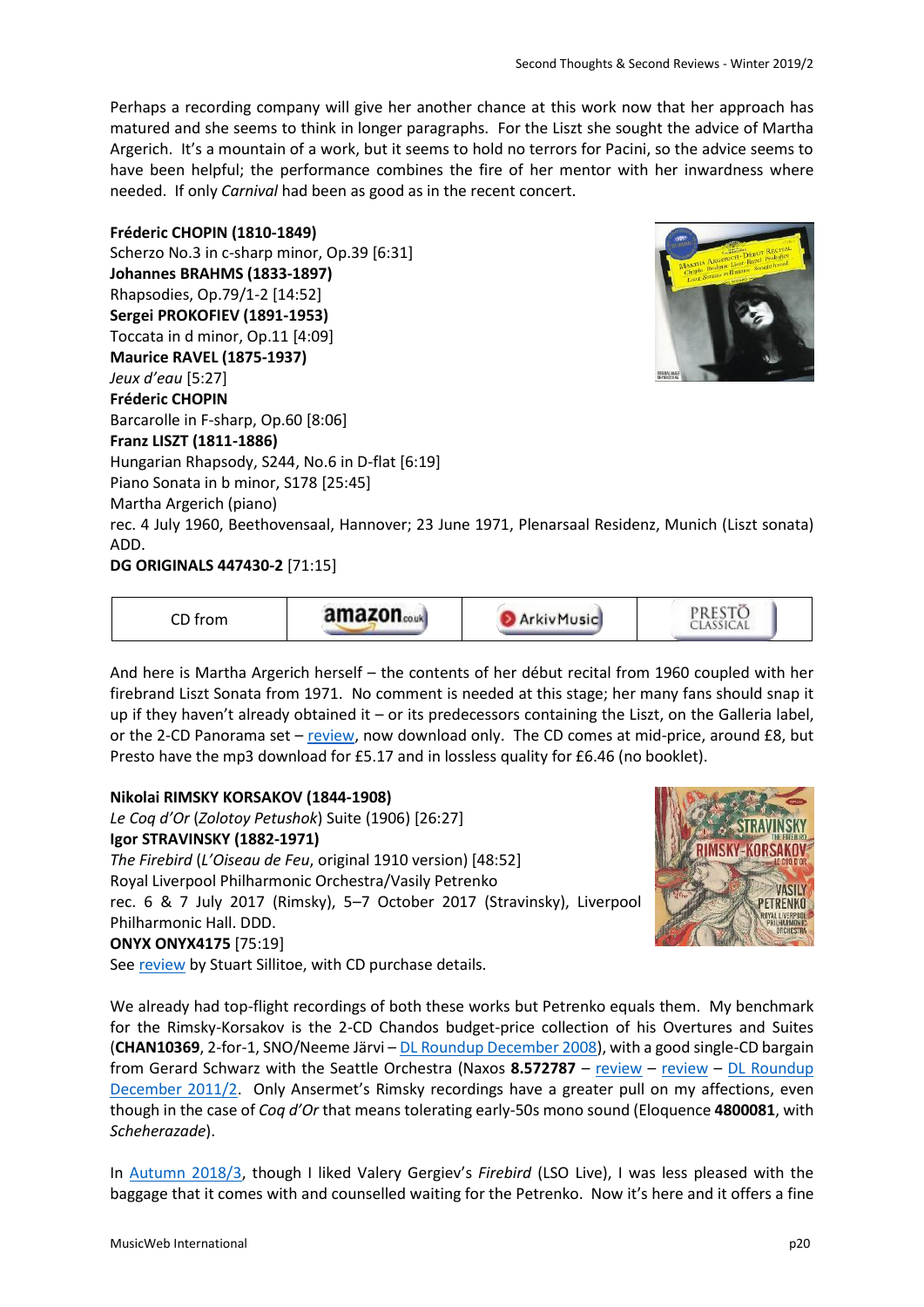performance and recording with no qualms about the coupling. If Sony were to re-release their midprice single CD of Stravinsky's own *Firebird* and *Rite of Spring*, however (**SMK89875**, download only and no longer inexpensive) …

There is a Maestoso download of Stravinsky's Columbia recording of *Firebird* which can be streamed from Qobuz and which can be found in some quarters to download for as little as £0.84. It's clearly transferred straight from LP on two tracks and it's very crudely presented – the mock-up of the CBS cover looks OK, and though the tracks are labelled 'Firebird balled [sic]' the result sounds not too bad.

### **Alberto NEPOMUCENO (1864-1920)**

*O Garatuja*: Prelude (1904) [9:17] *Série brasileira* (Brazilian Suite) (1891) [25:11] Symphony in g minor, SN6.11 (1893) [33:55] Minas Gerais Philharmonic Orchestra/Fabio Mechetti rec. 9-11 April 2018, Sala Minas Gerais, Brazil. DDD. **NAXOS 8.574067** [68:22]



# *Danças Brasileiras*

**Alberto NEPOMUCENO** *Garatuja Prelúdio* [8:55] *Batuque* (Fourth movement of *Série Brasileira*) [3:39] **Alexandre LEVY (1864–92)** *Samba* (Fourth movement of *Suíte Brasileira*) [7:03]

**Heitor VILLA-LOBOS (1887–1959)** *Dança Frenética* [5:34] **Francisco MIGNONE (1897–1986)** *Congada* [5:49] **Oscar LORENZO FERNANDEZ (1897–1948)** *Batuque* (Third movement of the

suite *Reisado do Pastoreio*) [3:54]

**Camargo GUARNIERI (1907–93)** *Três Danças para Orquestra* [8:48]

**Edino KRIEGER (b.1928)** *Passacalha para o Novo Milênio* [7:07]

**DANCAS BRASILEIRA** 

**Antônio Carlos JOBIM (1927–94)** *A Chegada dos Candangos* (from *Sinfonia da Alvorada*) [4:01] **Clóvis PEREIRA (b.1932) and César GUERRA-PEIXE (1914–93)** *Mourão* [3:03]

São Paulo Symphony Orchestra (OSESP)/Roberto Minczuk

rec. April 2003 and December 2003, Sala São Paulo, Brazil. DSD.

**BIS-SACD-1430 SACD** [59:21]

| Naxos: CD from | amazon <sub>couk</sub>                             | <b>ArkivMusic</b>                                   | PRESTO<br>Classical |
|----------------|----------------------------------------------------|-----------------------------------------------------|---------------------|
| BIS: SACD from | amazon <sub>couk</sub>                             | ArkivMusic                                          | PRESTO<br>CLASSICAL |
|                | Reviewed as 24/44.1 download with pdf booklet from | eclassical<br>High-quality classical download store |                     |

Though he is regarded as a central figure in the development of Brazilian music and an influence on Villa-Lobos, Alberto Nepomuceno, I must admit, was only a name to me – he's not even listed in the *Oxford Companion to Music*.

I can't pretend that hearing the **Naxos** recording has been life-changing, but the music is all very enjoyable in a way that you might expect of compositions from a Latin American composer blending European traditions with indigenous sounds in the late nineteenth and early twentieth centuries. It's good to see something hopeful coming out of Minas Gerais, the Brazilian province which recently suffered the disastrous dam burst.

The most impressive movement of *Série brasileira* is *Batuque*, an early version of the samba, which sounds a bit like a cross between Villa-Lobos' *Little Train* and Arnold's *Grand, grand Overture*. That, and the overture to the unwritten opera *O Garatuja*, also features on the **BIS** anthology of Brazilian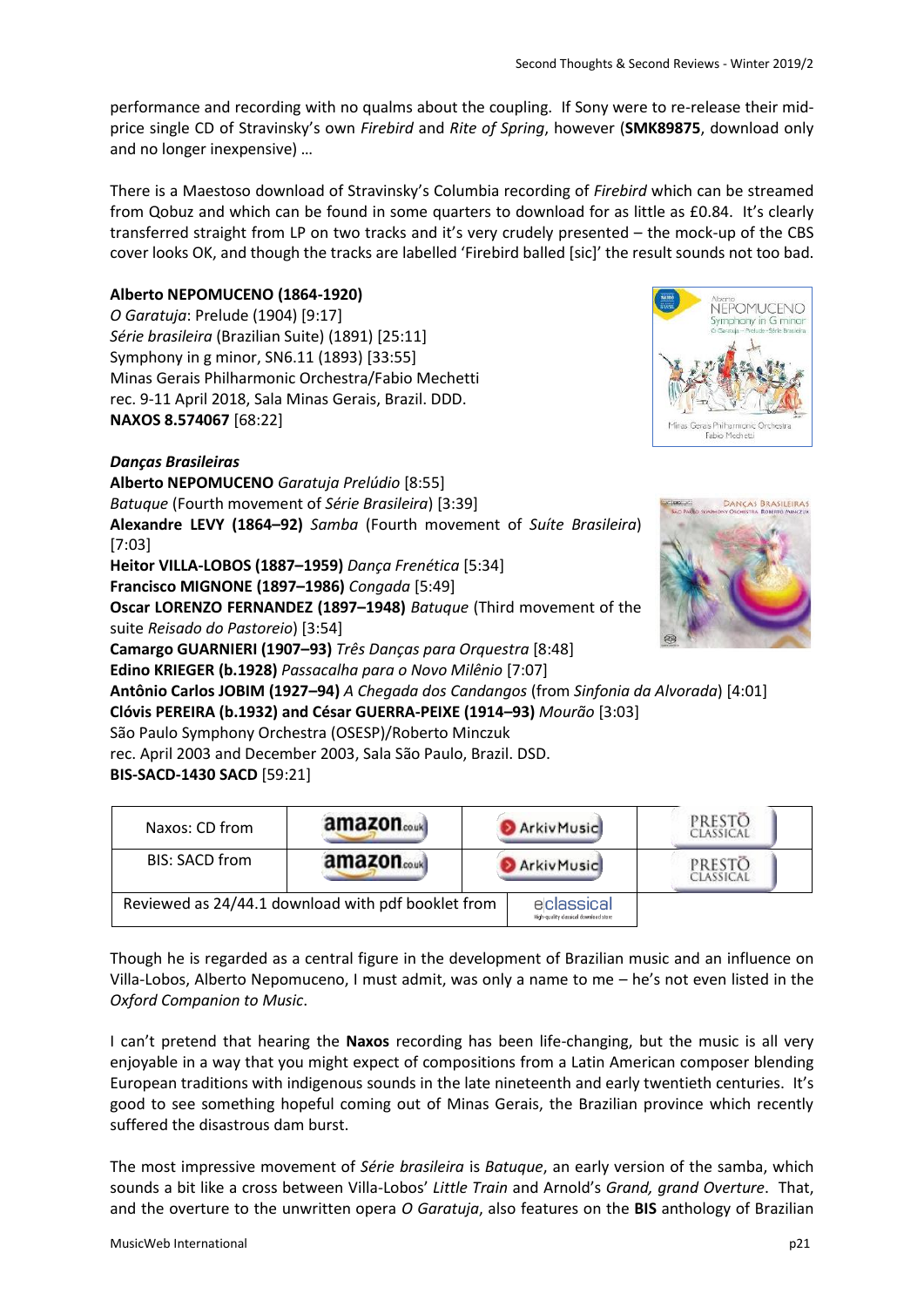music, which we seem not to have reviewed. That version of *Batuque* sounds a little more sedate than on Naxos and some of the music is a little more demanding than that of Nepomuceno, but the album as a whole is well worthwhile – and there's so I little overlap as hardly to matter. Both recordings are good – the BIS is available on SACD and both can be obtained as 24-bit downloads. Even the high-res BIS from eclassical costs a reasonable \$12.12 (mp3 and 16-bit lossless for \$8.66) but, with the sinking £, UK purchasers should look elsewhere for the Naxos – though not from the dealer who is asking £9.70 for this recording.

### **Wilhelm STENHAMMAR (1871-1927)**

Symphony No. 2 in G minor, Op. 34 (1911-1915) [45:19] Serenade in F major, Op. 31 (1911-1913/1919) [37:21] Gothenburg Symphony / Herbert Blomstedt rec. live, December 2013 (symphony), June 2014 (serenade), Gothenburg Concert Hall, Sweden **BIS BIS-2424 SACD** [83:21]



Previous review: [John Quinn](http://www.musicweb-international.com/classrev/2019/Jan/Stenhammar_Blomstedt_BIS2424.htm)



In July last year I [reviewed](http://www.musicweb-international.com/classrev/2018/Jul/Stenhammar_sy2_BIS2329.htm) BIS's 2017 recording of Stenhammar's Symphony No. 2, with Christian Lindberg and the Antwerp Symphony, a version that helped to rekindle my interest in – and affection for – Neeme Järvi's live Gothenburg account, set down in 1983 [\(BIS-251\)](http://www.eclassical.com/gothenburg-symphony-orchestra/stenhammar-symphony-no2.html). At the same time, I was directed to the classic Stig Westerberg/Stockholm Phil taping from 1978, which I'd unaccountably overlooked [\(Caprice CAP21151\)](http://www.eclassical.com/conductors/westerberg-stig/stenhammar-symphony-no-2.html). That really is a very fine performance and recording; indeed, it's preferable to the Lindberg in almost every respect, although the energetic BIS/Järvi – he also recorded the symphonies for Deutsche Grammophon – is still a frontrunner. Not long afterwards I [reviewed](http://www.musicweb-international.com/classrev/2018/Nov/Autumn_2018_3.pdf) Herbert Blomstedt and the Gothenburgers in a delightful selection of Stenhammar pieces, including *Sången* (BIS again).

Blomstedt, having firmly established his credentials in this repertoire as far back as 1982 – when he first recorded *Sången* fo[r Caprice](http://www.eclassical.com/composers/stenhammar-wilhelm/stenhammar-sangen-the-song-2-sentimental-romances-ithaka.html) – it would be surprising if this new Stenhammar 2 and *Serenade* were anything less than excellent. The Op. 34 certainly starts well, with a clear, spacious first movement that's nicely scaled and shaded. The playing is very polished, the brass beautifully blended, and the recording is both full and forensic, if a little close. Most impressive, though, is the sense of incident, of things to say, something I don't always get from Stenhammar. Blomstedt's second movement is poised and unusually transparent, yet indisputably Nordic in sentiment, the third is rhythmically alert – quietly contented, too – and the finale is deftly done. And yet, despite these felicities, I feel the performance lacks that last degree of spontaneity and character.

I may have been lukewarm about the Lindberg/ASO Op. 34, but I had absolutely no qualms about his earlier collection of orchestral pieces, including the Op. 31 *Serenade* [\(BIS\)](http://www.musicweb-international.com/classrev/2014/Apr14/Stenhammar_serenade_BISSACD2058.htm). In fact, I made that release a Recording of the Month, remarking: 'At last, Stenhammar gets the fine performances he deserves.' And as good as Blomstedt's Op. 31 undoubtedly is – there's a proportionality and balance here that's very classical – the 'hear through' lightness of Lindberg's reading is a wonder to behold. Also, the DeSingel sound is a joy from start to finish. As for the symphony, I'm still very attached to BIS/Järvi – and, belatedly, becoming more so to Westerberg.

Good performances, well recorded, and an obvious choice if this pairing appeals; individually, though, I'd look elsewhere. **[DM]**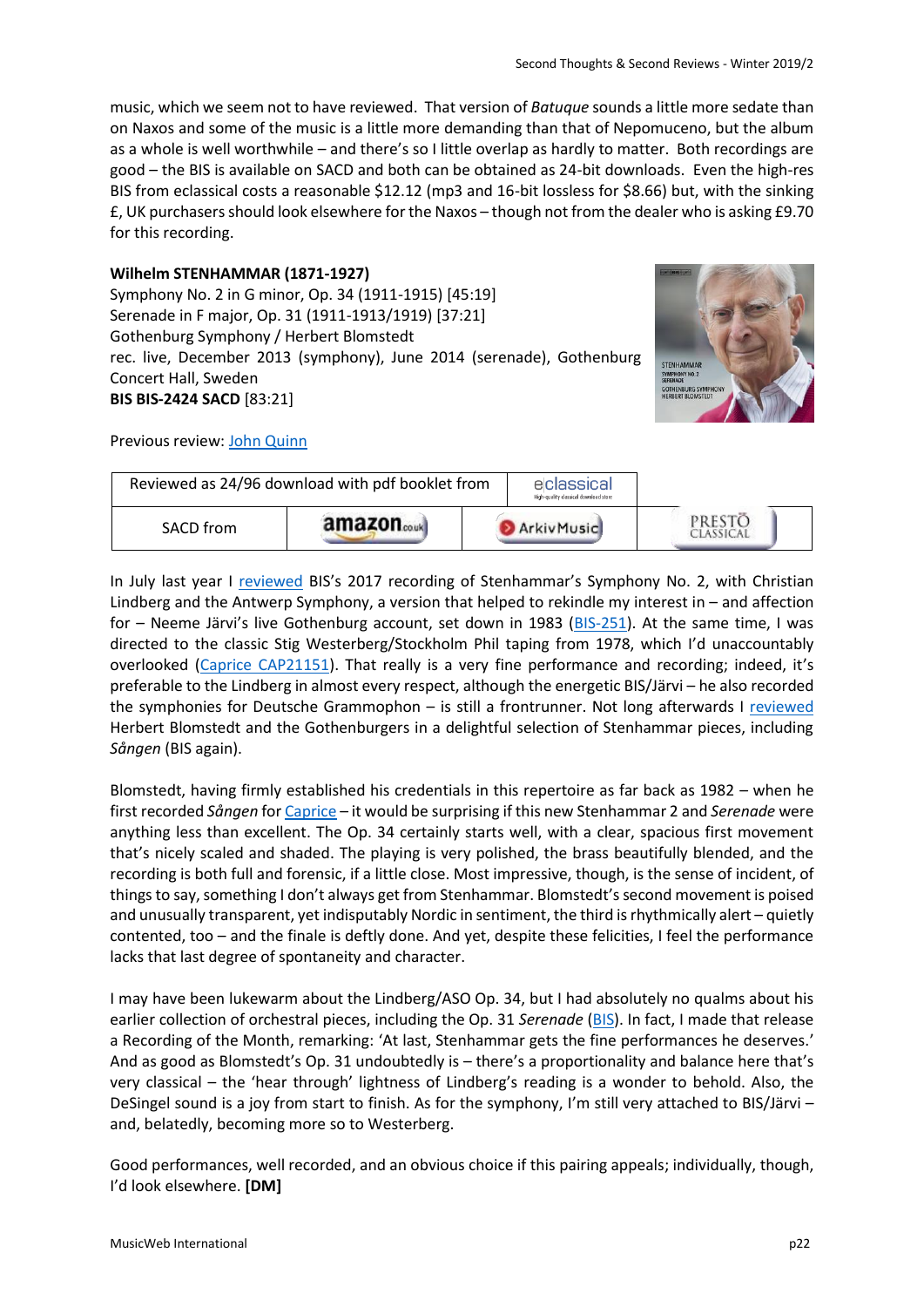### **Franz SCHREKER (1878-1934)**

*Ekkehard* - Symphonic Overture Op. 12 (1902-3) [11:49] *Vom ewigen Leben* (2 Lyrical Songs for Soprano & Orchestra) (1923, orch. 1927) [14:46] *Phantastische Ouvertüre*, Op. 15 (1904) [10:17] *4 Kleine Stücke* (Four Sketches for film) (1930) [9:34] *Vorspiel zu einer großen Oper* (1933) [22:06] Valda Wilson (soprano) Deutsche Staatsphilharmonie Rheinland-Pfalz/Christopher Ward rec. 2018, Philharmonie, Ludwigshafen **CAPRICCIO C5348** [68:32] Reviewed as a 16-bit download. NO BOOKLET.

Previous review: [Nick Barnard](http://www.musicweb-international.com/classrev/2019/Jan/Schreker_orchestral_C5348.htm)

| ~~ '<br>$+$ rom<br>UIII<br>ັບ | amazon.co.uk | Music | THE R. P. LEWIS CO., LANSING MICH. |  |
|-------------------------------|--------------|-------|------------------------------------|--|
|-------------------------------|--------------|-------|------------------------------------|--|

I shall always be grateful for Decca's Entartete Musik series, which introduced me to so many fine works banned by the Nazis in the 1930s. Included in that ground-breaking series was one of Franz Schreker's operas, *Die Gezeichneten*. Since then, the composer's discography has grown appreciably, with several releases in the past few years. Chief among the latter is a most rewarding album of overtures and preludes, from Lawrence Renes and the Royal Swedish Orchestra [\(BIS\)](http://www.musicweb-international.com/classrev/2016/Oct/Schreker_preludes_BIS2212.htm). Sadly, the very recent Naxos offering, with JoAnn Falletta and the Berlin Radio SO, was very disappointing, although [Robert Cummings](http://www.musicweb-international.com/classrev/2018/Dec/Schreker_Infanta_8573821.htm) seemed to like it rather more than I did.

One of the joys of that BIS release is the sumptuous recording, which, allied to powerful, sweeping performances, makes for a truly immersive orchestral experience. As it happens, the weight and thrust of the Deutsche Staatsphilharmonie Rheinland-Pfalz in the symphonic overture *Ekkehard* is mighty impressive, the magisterial brass especially so. Richly Romantic, but not too sweet, this repertoire really should be more widely heard. Conductor Christopher Ward certainly seems to believe in these scores, the fine playing a striking example of how good these German provincial orchestras can be. As for soprano Valda Wilson, she sings securely, and with all necessary feeling, in the Korngoldian *Lyrical Songs*. Ward is a judicious and very sensitive accompanist throughout.

Also, Capriccio's detailed, quite nuanced recording confirms Schreker's skill as an orchestrator, unfailingly dramatic, yet, as the *Phantastische Ouvertüre* demonstrates, not given to excess. The animated, somewhat leaner *4 Kleine Stücke* are attractive, the second, *Violente*, particularly bracing. The high point here is a stirring account of the *Vorspiel zu einer großen Oper*, with its disarming, *Boléro*like beginning (cue suitably crisp timps). It's all so persuasively phrased and paced; indeed, this album is a worthy companion to BIS's chart-topping one. But, as good as Capriccio's 16-bit recordings undoubtedly are, I'd love to hear them in high-res. Alas, they never oblige. That's forgivable, I suppose, but the lack of pdf booklets most certainly isn't.

Splendid music, very well played and recorded; a must for all Schreker fans. **[DM]**

### **Olivier Eugène MESSIAEN (1908-1992)**

*Verset pour la Fête de la Dédicace* (Verse for the Festival of the Dedication of a Church, 1960) [9:06] *Livre d'orgue* (1951) [43:13] *Reprises par interversion* (Repetitions in Inversion) [5:58] *Pièce en trio* (Trio for Trinity Sunday) [2:36] *Les mains de l'abîme* (The Hands of the Abyss for times of penitence) [6:29]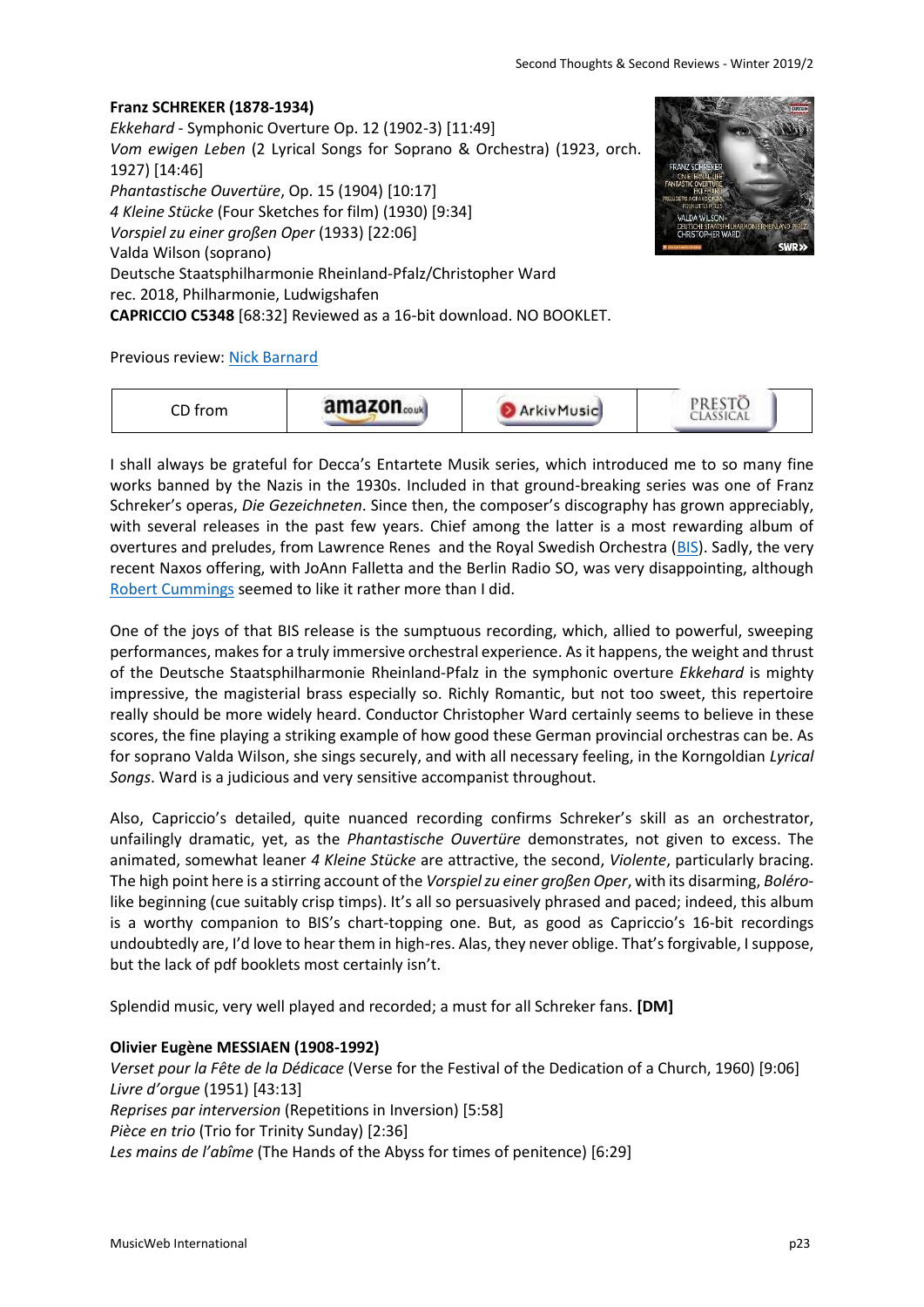*Chants d'oiseaux* (Birdsong for Eastertide) [8:12] *Pièce en trio* (Trio for Trinity Sunday) [7:51] *Les yeux dans les roues* (The Eyes in the Wheels for Pentecost) [1:49] *Soixante-quatre durées* (Sixty-four Durations) [10:18] *Monodie* (1963) [2:58] *Tristan et Yseult*: *Thème d'Amour* (Tristan and Isolde: Love Theme, 1945: world premiere recording) [1:40] Tom Winpenny (organ) rec. 19-20 July 2017, Église Saint-Martin, Dudelange, Luxemburg. DDD. Booklet includes organ specification **NAXOS 8.573845** [57:29]



| CD from | 'nn | <b>SECRET</b><br>TД<br>THE R. P. LEWIS CO., LANSING MICH. |  |
|---------|-----|-----------------------------------------------------------|--|
|---------|-----|-----------------------------------------------------------|--|

This review was ready to go months ago, then got stuck at the back of the queue because I intended to combine it with the King's recording of *La Nativité* (**KGS0025**). In the end, after a long period of acclimatisation, in which I got to like it more, I reviewed the latter in my [Christmas 2018 survey](http://www.musicweb-international.com/classrev/2018/Dec/Christmas_survey.pdf) and now Dan Morgan has beaten me with his review of the Naxos (pending).

The title of *Livre d'orgue* is Messiaen's homage both to Bach's *Orgelbüchlein*, with which it shares the provision of pieces appropriate for certain times of the year, and his predecessors in the French organ school, several of whom, well-known and less-known, gave this title to their collections. Such a collection, Nicolas de Grigny's *Premier livre d'orgue*, consists of an organ mass and hymns for the principal feasts of the church calendar. (Recorded on Nimbus NI6342 – [review\)](http://www.musicweb-international.com/classrev/2018/Jan/Grigny_organ_NI6342.htm).

Like the music of Bach, Messiaen's was inspired by his profound beliefs, but it's music of a very different kind from both Bach and his French predecessors. So different, in fact, that it puzzled his contemporaries, when he first performed the work in 1952, almost as much as Beethoven's late quartets and piano sonatas perplexed his contemporaries. One forgets that the first French performance, in 1955, was part of Pierre Boulez's avant-garde *Concerts du Domaine musical*; there's a finer distinction than one thinks between Messiaen's music, which I love, and that of Boulez, which I still find perplexing. (Will someone please explain why I don't enjoy *Pli selon pli* and *Le Marteau sans maître*?)

Running through all Messiaen's music is birdsong, not just for Easter (No.4, track 5); it's present, too, in the opening work for the dedication of a church. The other great influence on this music comes from Hinduism, an interest in which by no means conflicted with the composer's deep Catholicism and which culminated in his *Turangalîla* Symphony. These influences are especially noticeable in the first Trio for Trinity Sunday (track 3).

It may be too facile to call Messiaen a mystic – Tom Winpenny avoids doing so in the excellent, if rather short, notes in the booklet – but it's significant that he was drawn to include Ezekiel's vision of the wheels within wheels which have led the likes of Erich von Däniken to suppose that the prophet had seen a UFO (No.6, track 7).

The legend of Tristan and Isolde was another Messiaen fascination, first appearing in *Harawi*, again in *Turngalîla* and finally, as I had thought, in *Cinq rechants*. The last work on this Naxos album adds a first recording of a short but welcome fourth, later reworked for *Harawi*.

Competition in Messiaen's organ music is fierce and Tom Winpenny's two earlier Naxos recordings have received somewhat mixed receptions. Dan Morgan placed his recording of *La Nativité* only a little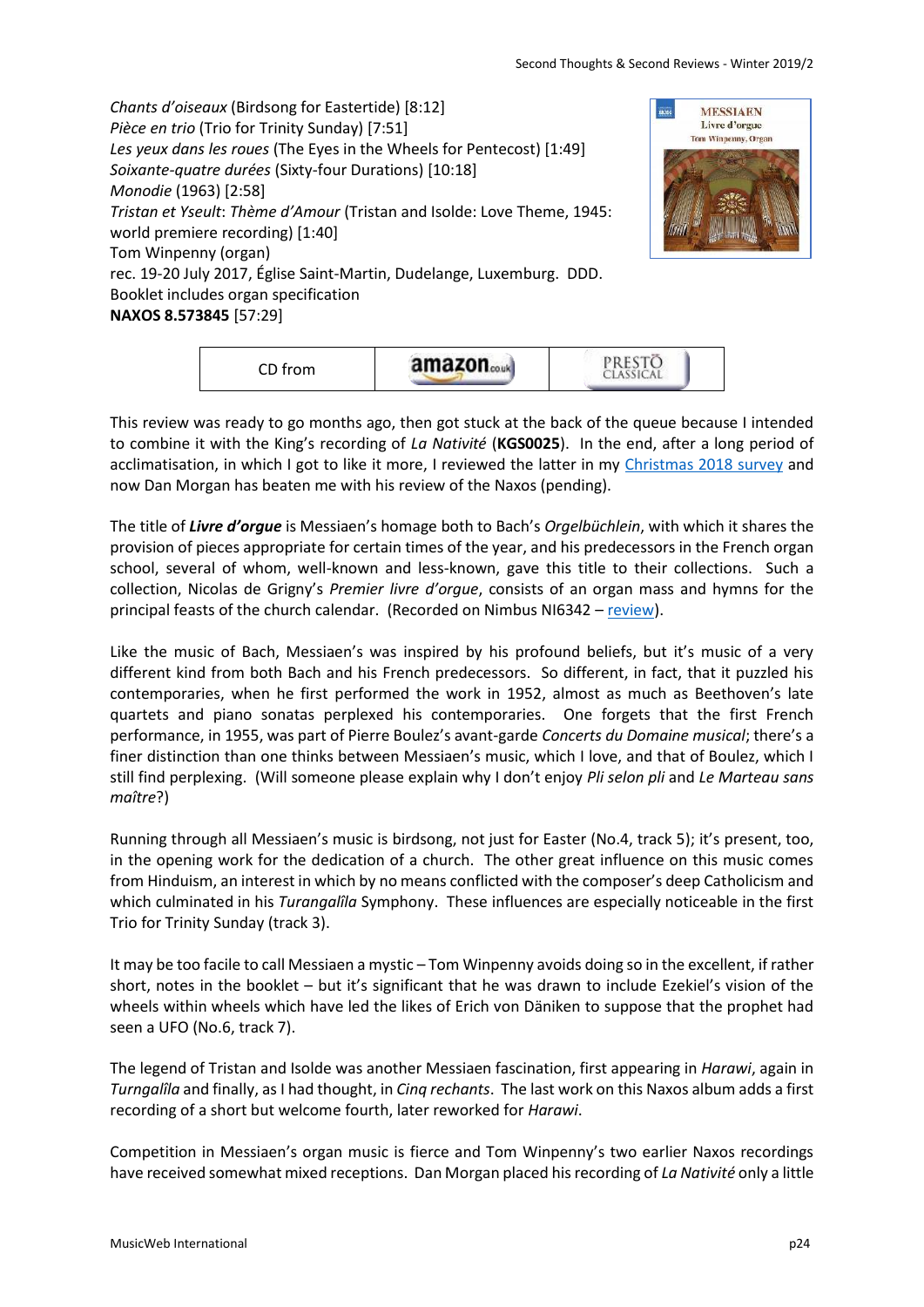below those of Simon Preston and Judith Weir – [review](http://www.musicweb-international.com/classrev/2015/Jan/Messiaen_nativite_8573332.htm) – and Roy Westbrook, though he didn't think it a market leader, also liked it – [review.](http://www.musicweb-international.com/classrev/2015/Apr/Messiaen_nativite_8573332.htm)

My own reaction to his recording of *L'Ascension* and other works was similar; though impressed, I preferred Gillian Weir, Jennifer Bate and Timothy Byram-Wingfield – [DL News 2016/4.](http://www.musicweb-international.com/classrev/2016/Mar/DL_News_2016_4.htm)

The first of Winpenny's Messiaen recordings was made on his own organ at St Alban's Abbey where, I gather, his Messiaen is a regular Christmas treat. The second was recorded in St Giles' Cathedral, Edinburgh. The new recording was made on a more appropriate instrument in Luxembourg, not exactly Messiaen's beloved Cavaillé-Coll at the Sainte-Trinité, but a very good alternative. The booklet includes a full specification. It's a decent performance on a fine organ.

It's not, however, as authoritative as Olivier Latry's on the Notre Dame organ (Messiaen complete organ works, DG **4714802**, 6 CDs), but that's no longer available separately, nor is Jennifer Bate's composer-approved recording on the organ of La Trinité (complete set, download only, on Treasure Island – [review](http://www.musicweb-international.com/classrev/2016/Jan/Messiaen_organ_UKCD6001.htm)). Gillian Weir's highly-regarded Priory label recordings were made on the Århus Cathedral organ: *La Nativité* on **PRCD921** (with *Apparition de l'Église eternelle* and *Le Banquet céleste*) and *Livre d'orgue* on **PRCD924** (with *L'Ascension*).

La Dolce Volta have reissued Louis Thiry's recordings made for Calliope in the 1970s and released with ringing endorsements from Messiaen. The contents of six LPs come in a limited edition 3-CD set for around £15 (**LDV491**) or as three separate download albums for less than £5 each in lossless sound, with pdf booklet. *Livre d'Orgue* is coupled with *Messe de la Pentecôte* on **LDV50D** [71:17] and *La Nativité* with *Le Banquet céleste* and *Apparition de l'Église éternelle* on **LDV51D**. Thiry plays the Metzler organ of the Cathedral of Saint-Pierre, Geneva, the specification of which is included in the booklet.



With adjectives such as 'special' employed on their appearance and afterwards, and with the Geneva organ a very acceptable substitute for Messiaen's own instrument, these recordings deserve to be taken very seriously, especially at the very attractive new prices. The set is not quite complete: when the LPs were released, in 1972, *Méditations sur le mystère de la sainte Trinité* had not yet been published and the *Livre du saint Sacrement* was not written until 1984, but these can easily be added from other recordings. All in all, despite my enjoyment of the new Naxos album, the Dolce Volta set now has to be my prime recommendation for a library choice.

If you don't want the whole set, just download *Livre d'orgue* and *Messe de la Pentecôte* for as little as £4.99; not only are they Thiry's own favourite Messiaen works and specifically mentioned in a letter from the composer, he also performs them to perfection and the recording, though of course analogue, has digitised very well.

One booklet covers the whole series, even if you buy the separate downloads; the notes there, in the form of an interview with Thiry and an extract from an article, are most interesting; not only does he cover the circumstances of the recordings, he also, significantly, refuses to regard them as perfect performances frozen in time.

Volume 3 of the complete Messiaen organ music on BIS, performed by Hans-Ola Ericsson, couples *Messe de la Pentecôte* and *Livre d'orgue*, as on La Dolce Volta (**BIS-CD-441** [75:40]). That's also well worth considering, though I think Thiry just preferable and less expensive even than the [eclassical.com](http://www.eclassical.com/messiaen-the-complete-organ-music-vol3.html) download at \$11.04 with pdf booklet.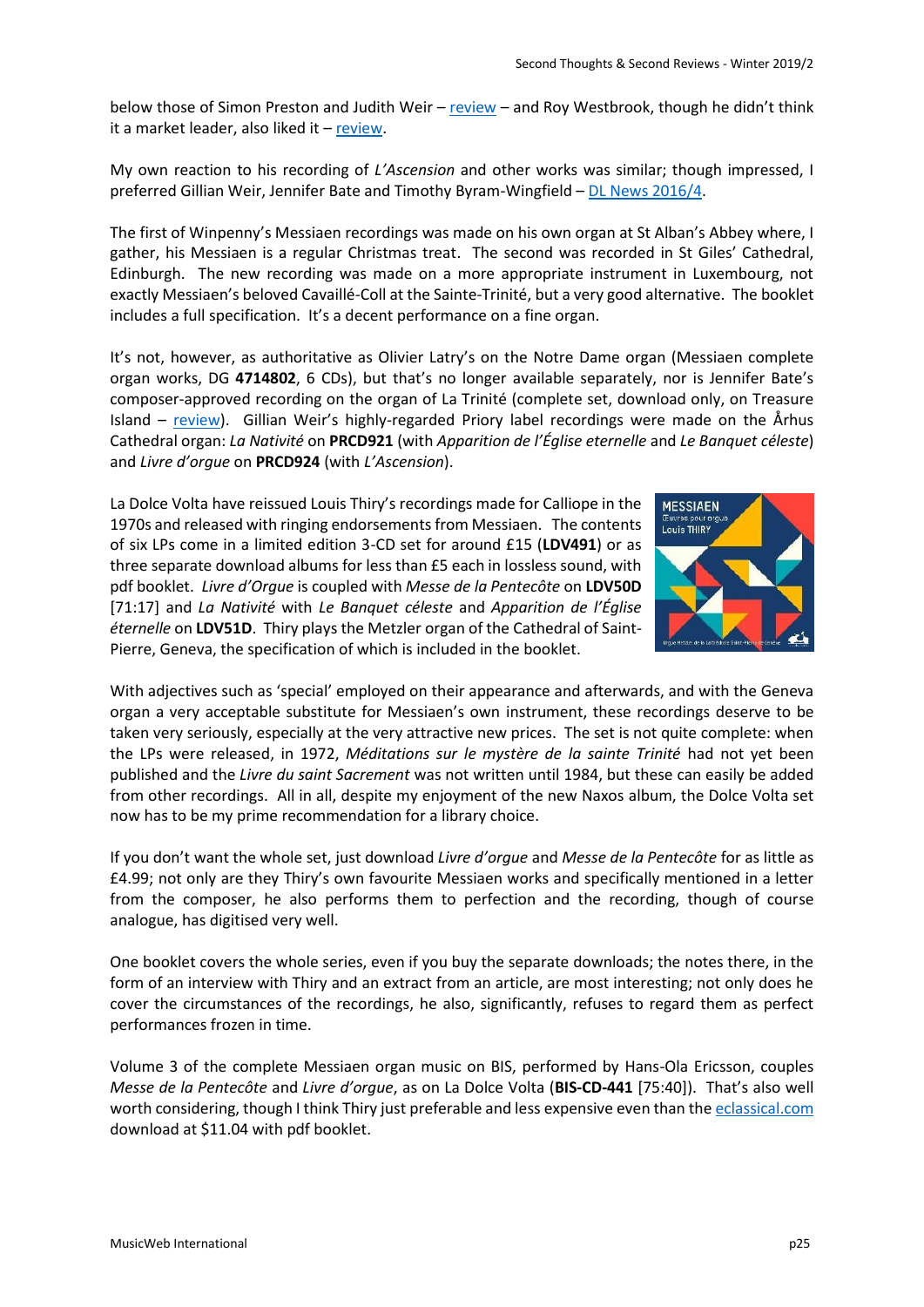Second Thoughts & Second Reviews - Winter 2019/2

CHAND

**John ADAMS (b. 1947)** *Doctor Atomic* Symphony [24:20] Short Ride in a Fast Machine [4:00] *Harmonielehre* [41:27] Royal Scottish National Orchestra/Peter Oundjian rec. Royal Concert Hall, Glasgow, February and April 2013 **CHANDOS CHSA5129 SACD** [70:15]

> Reviewed as 24/96 stereo download (also available in 24/96 surround) with pdf booklet from

Several of my colleagues reviewed this when it was released: *Recording of the Month* – [review](http://www.musicweb-international.com/classrev/2014/Jan14/Adams_DrAtomic_CHSA5129.htm) – [review](http://www.musicweb-international.com/classrev/2013/Dec13/Adams_DrAtomic_CHSA5129.htm) – [review](http://www.musicweb-international.com/classrev/2014/Feb14/Adams_DrAtomic_CHSA5129.htm) – but I somehow missed including it in one of my collections until hearing Simon Rattle's recording of *Harmonielehre* nudged my memory. Rattle's recording, once available on a choice of mid-price EMI CDs, is now full-price – over £10 even as a lossless download – or embedded in a 52- CD set or an 8-hour download, which makes the Chandos the more attractive purchase, especially as it comes in SACD format for around the same price and offers one of only two recordings of the *Doctor Atomic* Symphony. The 24-bit download sounds fine but costs more than the SACD – again I have to ask why, when no physical product has to be provided and there are no post-and-packing costs.

The final movement of *Harmonielehre* derives from a dream which Adams had of his daughter, nicknamed 'Quackie', riding on the shoulders of the medieval mystic Meister Eckhardt, whose works I find wonderful, even if I don't really understand them. (Along with Julian of Norwich, Richard Rolle, Walter Hilton, and the author of *The Cloud of Knowing*.)

Peter Oundjian, who conducts the music to a T, is becoming Chandos' go-to conductor for Adams, most recently in *Absolute Jest* and other music (CHSA5199 – [review](http://www.musicweb-international.com/classrev/2018/Jun/Adams_naive_CHSA5199.htm) – review – [Spring 2018/2\)](http://www.musicweb-international.com/classrev/2018/Apr/Spring_2018_2.pdf).

Staying with the 'minimalist' composers, let me renew my recommendation of the Signum recording of **Steve REICH** *Different Trains*, *Triple Quartet* and *Duet* from the Smith Quartet in [DL News 2012/22](http://www.musicweb-international.com/classrev/2012/Nov12/DL_News_2012_22.htm) from an mp3 download (**SIGCD064**).

Better quality than that mp3, and better value, are to be had in the form of the lossless download, with pdf booklet, from [hyperion-records.co.uk,](https://www.hyperion-records.co.uk/dc.asp?dc=D_SIGCD064) currently on offer for just £4.99.

### **Philip GLASS (b. 1937) Complete String Quartets** No. 3 *Mishima* (1985) [16:04] No. 2 *Company* (1983) [8:34]

No. 4 *Buczak* (1989) [22:52] No. 1 (1966) [16:16] No. 5 (1991) [24:24] The Smith Quartet rec. St Paul's Church, Deptford, London, 26-28 July 2007. DDD **SIGNUM CLASSICS SIGCD117** [47:49 + 40:50]

Reviewed as 24/96 download with pdf booklet from

This one I missed completely, but Rob Barnett's [review](http://www.musicweb-international.com/classrev/2008/July08/Glass_quartets_sigcd117.htm) says it all and provides purchase links. The Hyperion download offers less startling value than the Reich, but is still very worthwhile at £11.05 (16 bit) or £12.45 (24-bit), less than is being asked by other download providers that I checked.





hyperion

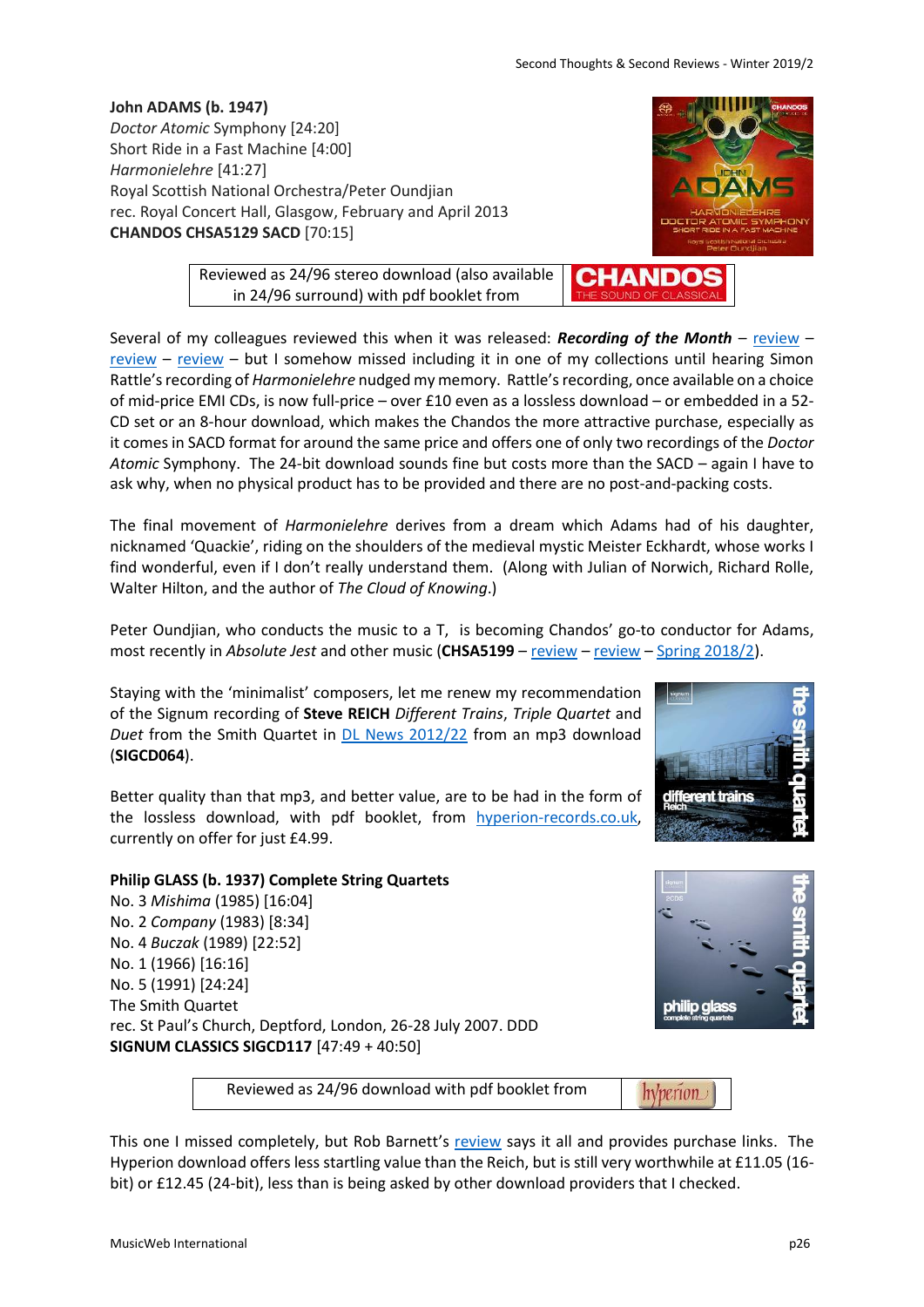**Vyacheslav ARTYOMOV (b.1940)** *In Memoriam* (1968, rev. 1984) [20:35] Oleh Krysa (violin) Academic Symphony Orchestra of the Moscow State Philharmonic/Dmitri Kitaenko Lamentations (1998) [12:43] Oleg Yanchenko (organ) Academic Symphony Orchestra of the Moscow State Philharmonic/Dmitri Kitaenko *Pietà* (1992/3, rev. 1996) [21:27] Aleksandr Rudin (cello) Moscow Chamber Orchestra "Musica Viva"/Murad Annamamedov *Tristia* I [16:40] Stanislav Bunin (piano) USSR State Symphony Orchestra/Timur Minbayev rec. Melodiya, Moscow, 1986-1994. DDD. **DIVINE ART DDA25175** [71:28]



| CD from                                    | amazon <sub>couk</sub> |  |
|--------------------------------------------|------------------------|--|
| Reviewed as streamed with pdf booklet from |                        |  |

Artyomov's music gives very few hostages to the 'enemy' – traditionalists like me – yet I find this Divine Art release absolutely compelling. With the constant underlying theme of the sufferings of the Russian people even after the death of Stalin, it batters the listener into submission, rather like Hartmann's *Concerto Funebre*, another work which in theory I ought not to like, but do.

This is one of many recordings of Artyomov's music which Divine Art have released – too many to list here, but Rob Barnett's [review](http://www.musicweb-international.com/classrev/2016/Dec/Artyomov_sy_DDA25143.htm) of two of them is a good place to start. All can be streamed from Naxos Music Library or downloaded from chandos.net. They are a combination of new recordings and those licensed from Melodiya. Some of the Melodiya recordings employed here remain available, differently coupled, as downloads on the Olympia label.

# **Stephen GOSS (b.1964)**

Theorbo Concerto (2018) [19:25] Matthew Wadsworth (theorbo) Scottish Chamber Orchestra/Benjamin Marquise Gilmore rec. RSNO Centre, Glasgow, 31 July 2018. DDD. Reviewed as 24/96 wav press copy. **DEUX-ELLES** [19:25]



Due for release shortly.

Forget a number of pre-conceptions. This is contemporary music that doesn't go out of its way to put off old fogies like myself, but it's not a modern pastiche of the kind of baroque music which called for that giant lute, the theorbo, and it's certainly not superficial, even if it reminds the listener of a variety of other composers. Mainstay of the bass continuo, here the theorbo comes into its own as a solo instrument in a concerto specially commissioned from a composer who is a specialist composer for its distant cousin the guitar. Some concertos ought not to work but, like Vaughan Williams' Tuba Concerto, this does.

**World Music God is not a Terrorist**

MusicWeb International policy and the contract of the contract of the contract of the contract of the p27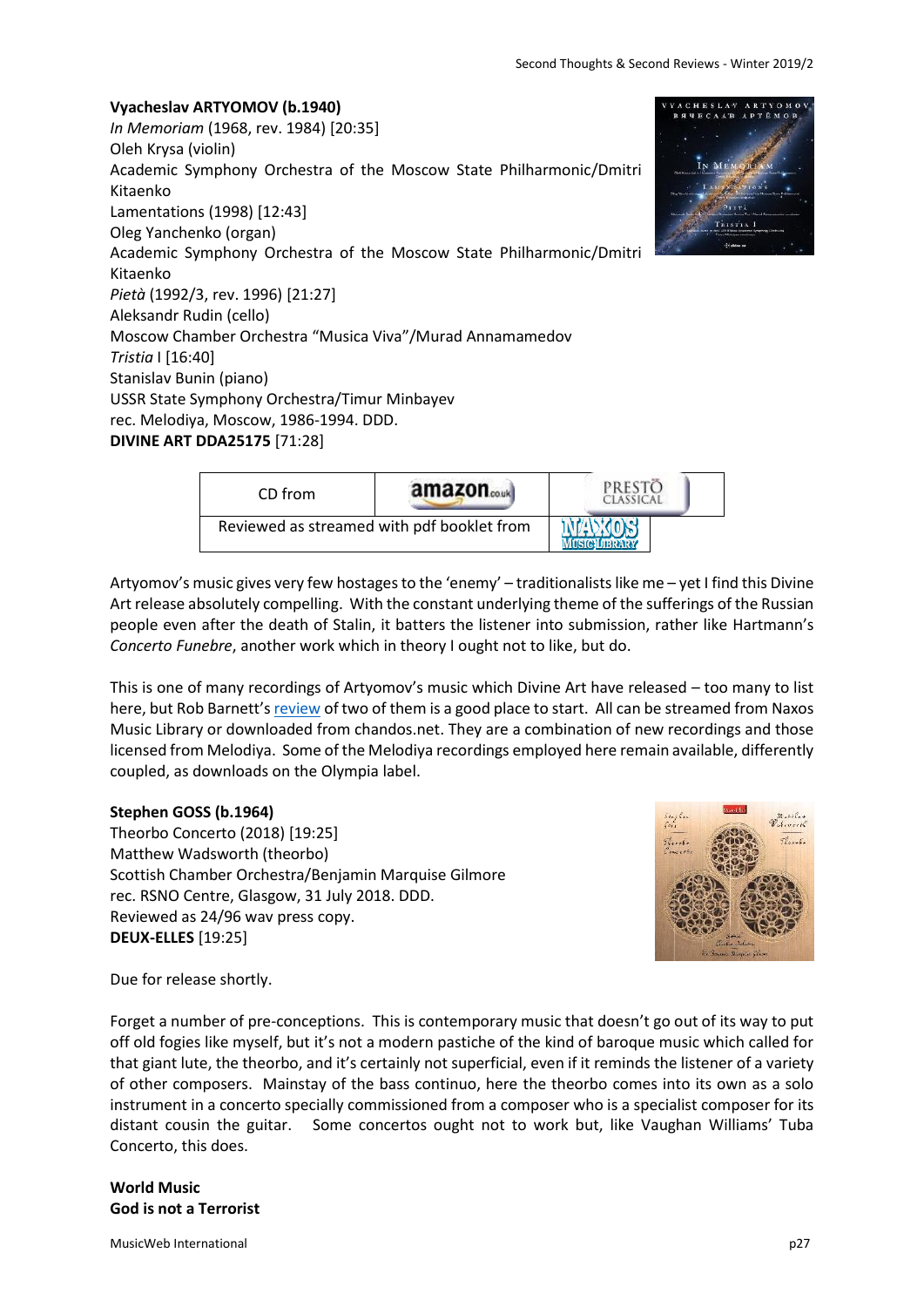### Ustad Saami **INDIGO MUSIC 169832** [46:47]

**Manager** 

| CD, vinyl or mp3 from | amazon | Stream or download |  |
|-----------------------|--------|--------------------|--|
|                       |        |                    |  |

The sentiments of the title track are irreproachable and the music, Ustad Saami's own take on an ancient Islamic tradition now frowned on in Pakistan and likely to die with the performer, is utterly beautiful and entrancing.

The only grumble is the awful presentation  $-$  the notes in the booklet are made to look as if they were made on an old typewriter with a faded ribbon on a coloured background. Clever? No. Off-putting? Yes, but fortunately the music is what matters. The title piece is the hardest for Western ears to fathom, but persevere and the other tracks will seem much more amenable.

#### **In progress**

**Cecilia Bartoli** has recorded a CD of **VIVALDI opera arias**, twenty years after her landmark Decca album with Ensemble Matheus and Jean-Christophe Spinosi. Watch out for my review – or just snap it up from [Amazon UK](http://www.amazon.co.uk/exec/obidos/ASIN/B07G23614S/musicwebuk) or [Presto.](https://www.prestoclassical.co.uk/aff/1004/classical/products/8476817--cecilia-bartoli-antonio-vivaldi) (**4834475**). I suspect that Bartoli's many admirers may well be ahead of my recommendation. Don't be put off by the rather plain cover – these performances are anything but ordinary.

> That's a likely candidate for **Recommended** status: Dan Morgan has already awarded that to his forthcoming review of **MAHLER Symphony No.3** from the Gürzenich-Orchester Köln and François-Xavier Roth (**HARMONIA MUNDI HMM905314.15**, 2 CDs).

Also **Recommended**: **SIBELIUS Symphony No.1** and *En Saga*

from the Gothenburg Symphony and Santtu-Matias Rouvali (Alpha **ALPHA440**). These are performances worthy to be compared with Osmo Vänskä and the Lahti Symphony Orchestra.

> **Francesco Bartolemeo CONTI (c.1681-1732)** may not be a household name, but a recording of his *Missa Sancti*  Pauli by the Purcell Choir, Orfeo Orchestra and György Vashegy is well worth investigating (Glossa **CGD924004**).

> **Giovanni Antonini's HAYDN 2032** Project continues with

Volume 7 – *Gli Impresari*: Symphonies Nos. 9, 65 and 67 and **MOZART** incidental music for *Thamos König von Ägypten*. (Alpha **ALPHA680**). The performances are from the Kammerorchester Basel. The title of the album relates to the fact that all the music was associated with a theatrical performance – in the case of No.9 probably a dramatic cantata rather than a play.

Four **MENDELSSOHN** Overtures come in rather dated mono but in classic performances from the Vienna Philharmonic and Carl Schuricht, coupled with **SCHUBERT** *Rosamunde* Overture, Entr'acte No.3 and Ballet Music No.1 and No.2 in decent early stereo from Pierre Monteux, again with the VPO (Decca Eloquence **4824955**).